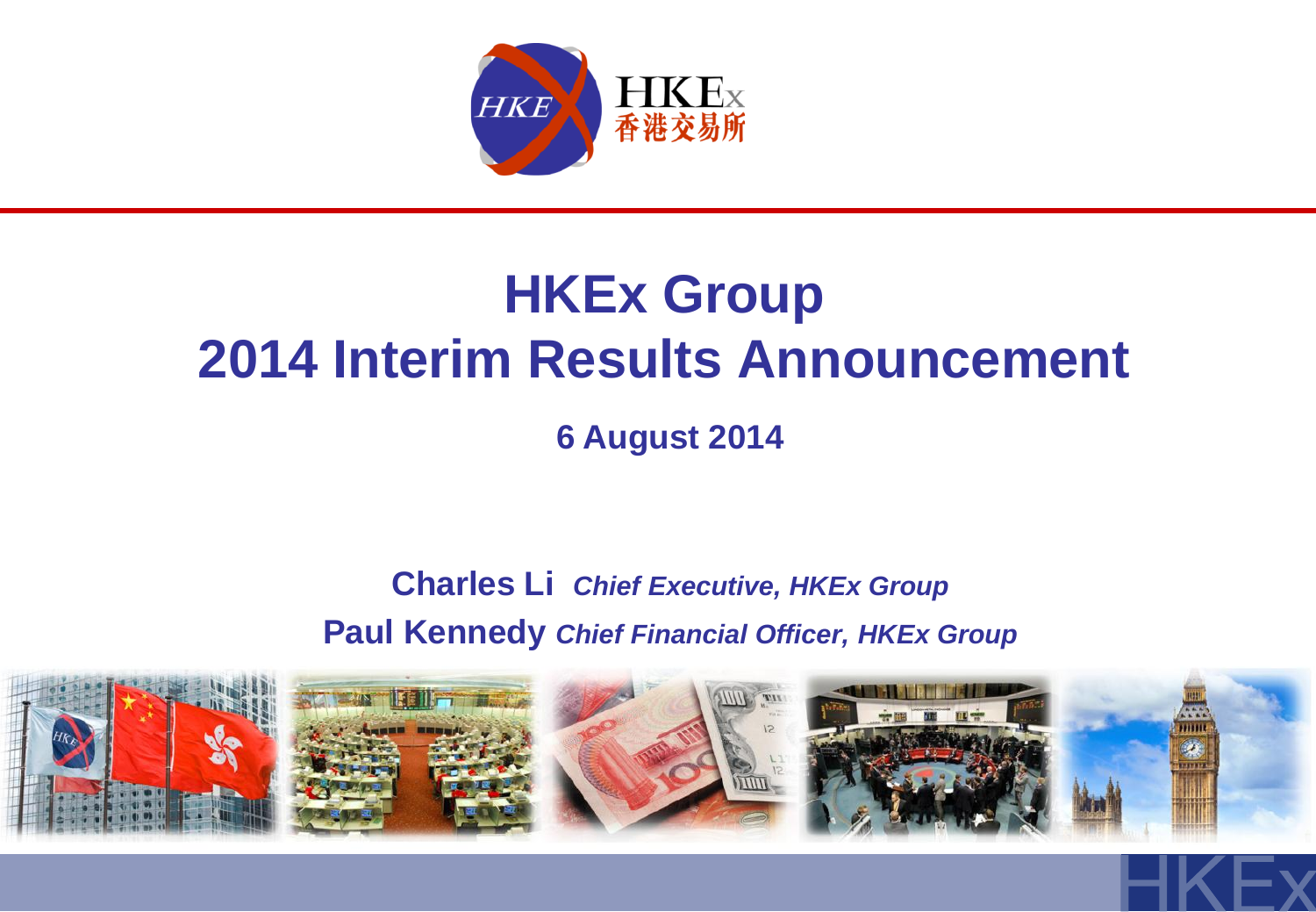### **Disclaimer**



The statements contained in this presentation that are not historical facts are forward-looking statements. These forward-looking statements are based on current expectations, estimates and projections about the financial markets in which HKEx will invest, and the beliefs and assumptions of HKEx. Words such as "expects", "targeted", "anticipates", "should", "intends", "plans", "believes", "seeks", "estimates", "forecasts", "projects", variations of such words and similar expressions are intended to identify such forward-looking statements. These statements are not guarantees of future performance and involve certain risks, uncertainties and assumptions which are difficult to predict. Therefore, actual outcomes and returns may differ materially from what is expressed or forecasted in such forward-looking statements. We caution readers not to place undue reliance on these statements as a number of important factors could cause the actual results to differ materially from the expectations expressed in such forward-looking statements. These factors include, but are not limited to changes in economic conditions; changes in the level of capital investment; success of business and operating initiatives; changes in the regulatory environment; fluctuations in interest and exchange rates; the outcome of litigation; changes in political and economic stability; government actions; and natural phenomena such as floods, earthquakes and hurricanes. Other unknown or unpredictable factors could cause actual results or performance to differ materially from those in the forward-looking statements contained in this presentation. We caution that the foregoing list of important factors is not exhaustive.

The implementation of Shanghai-Hong Kong Stock Connect is subject to conditions, including regulatory approvals, completion of all necessary development work and market readiness.

The information provided in this presentation relating to Shanghai-Hong Kong Stock Connect is provided on an "as is" and "as available" basis and may be amended or changed in the course of its implementation. It is not a substitute for professional advice which takes account of your specific circumstances.

HKEx and its subsidiaries shall not be responsible or liable for any direct, consequential, incidental, indirect or special loss or damage, howsoever caused, of any kind, arising from the use of or reliance upon any information or materials provided in this presentation, or for any errors, omissions or inaccurate information contained in this presentation relating to Shanghai-Hong Kong Stock Connect.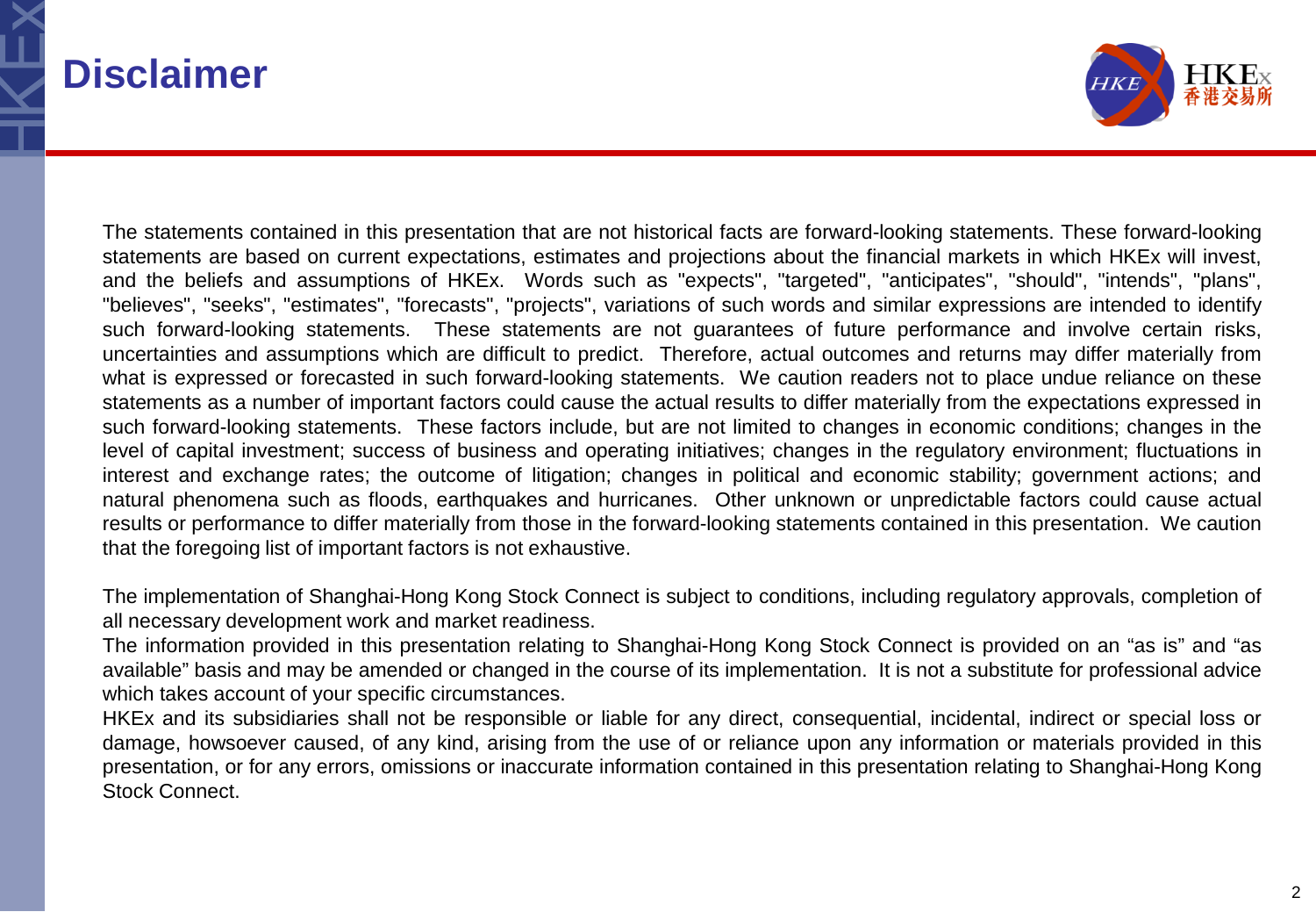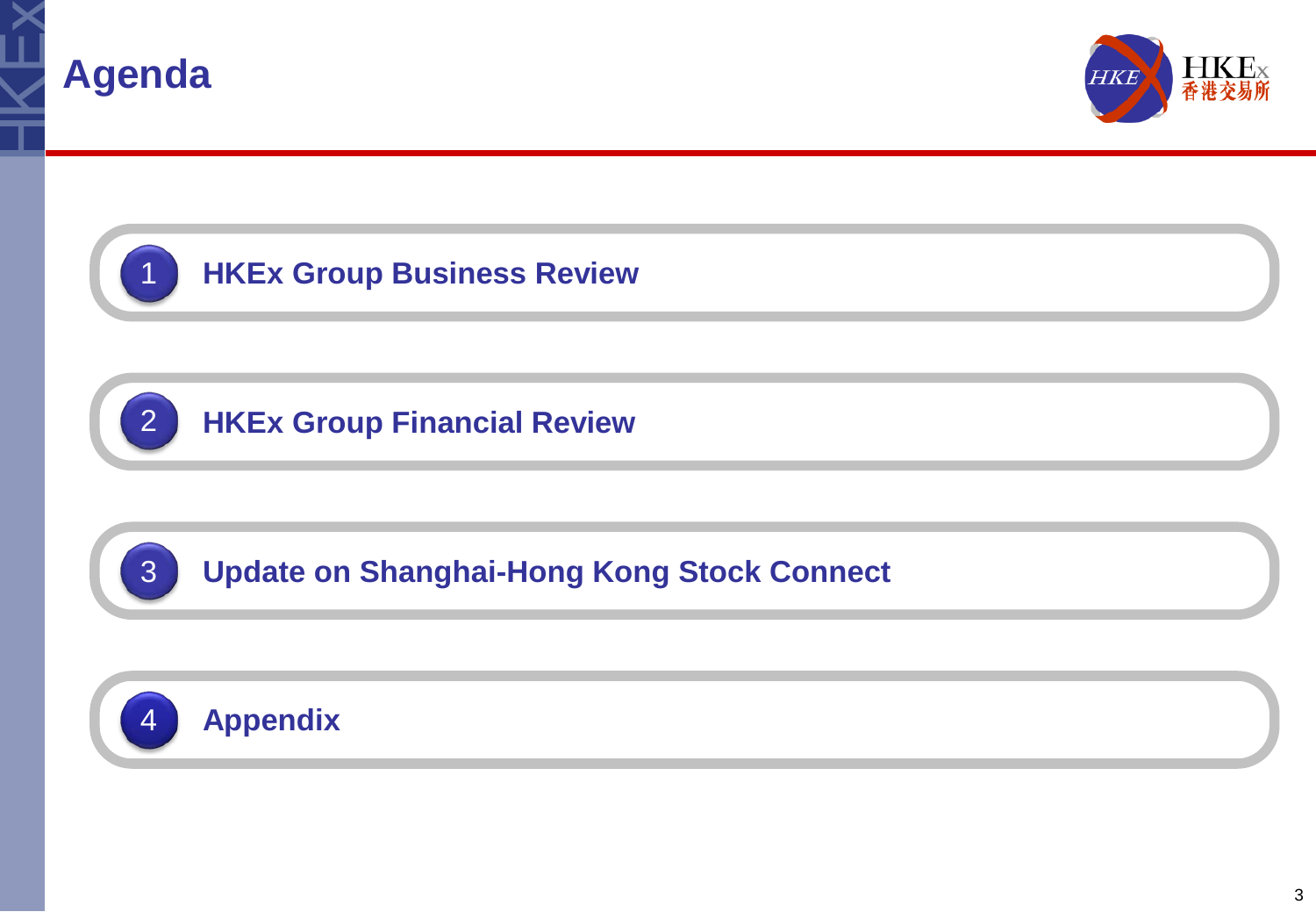

## **2014 1H – Highlights**



**IPOs raised \$82 billion, up by 107% year-on-year** 

**Announced Shanghai-Hong Kong Stock Connect; over 100 market participants have registered for the programme**

**Enhanced After-Hours Futures Trading with additional products, block trading facility and later closing time**

**Announced first four Asia commodities products will be launched in Hong Kong in the second half of 2014**

**LME Ring to be maintained and further invested; LME IT brought in-house; LME Clear on track for September 2014 launch**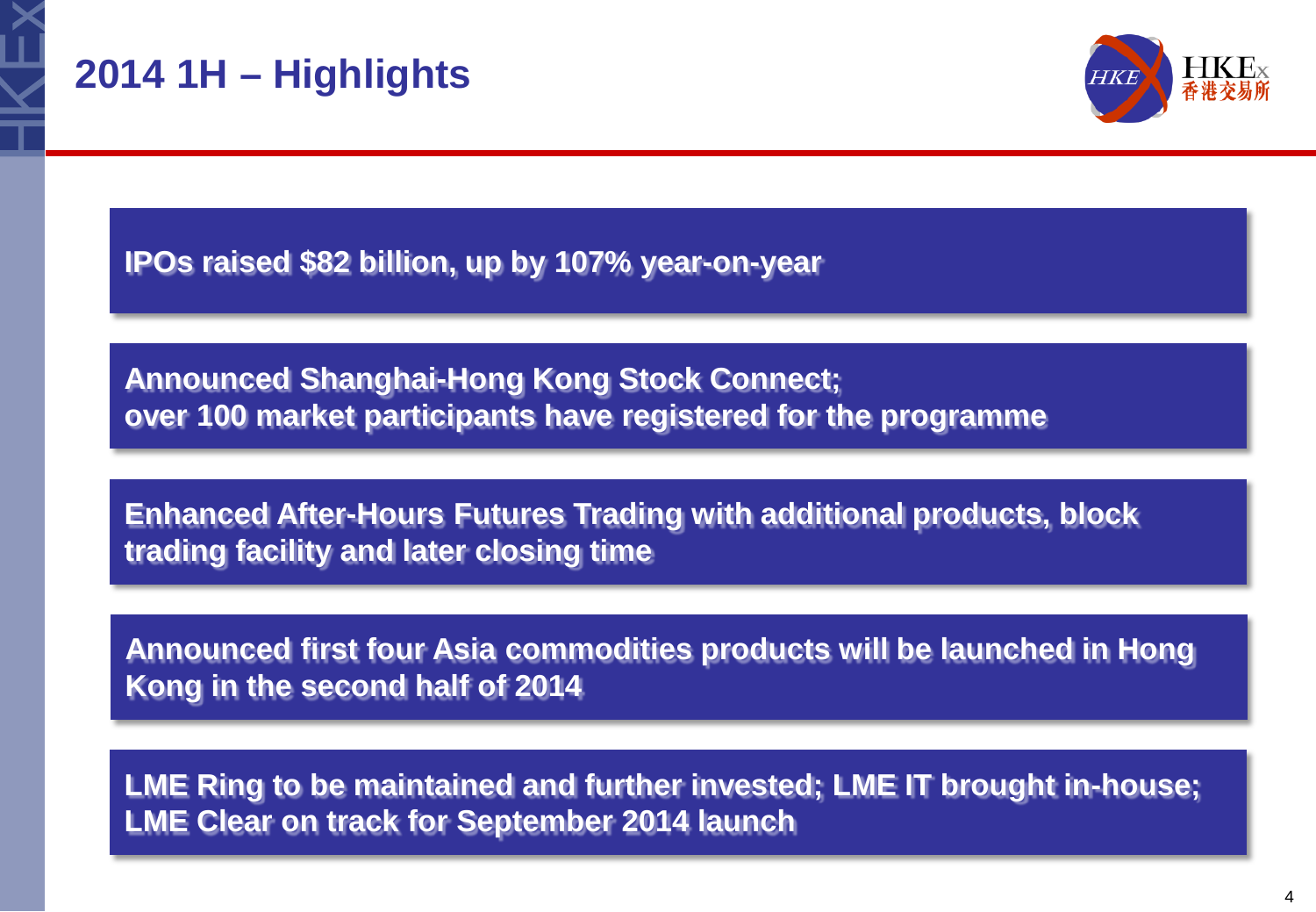



*Source: HKEx statistics, LME statistics*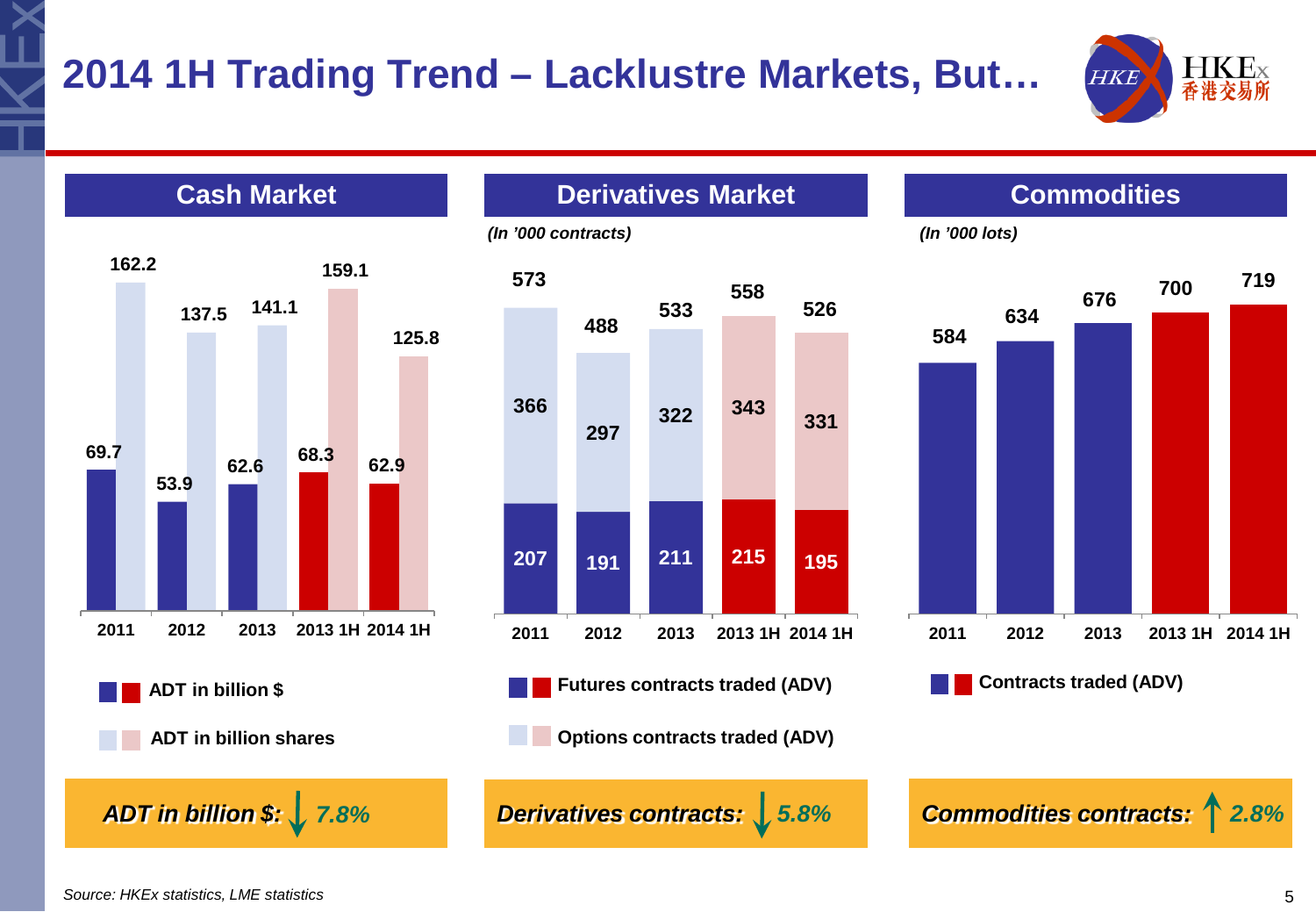## **... We have reached an inflection point in this transition year**



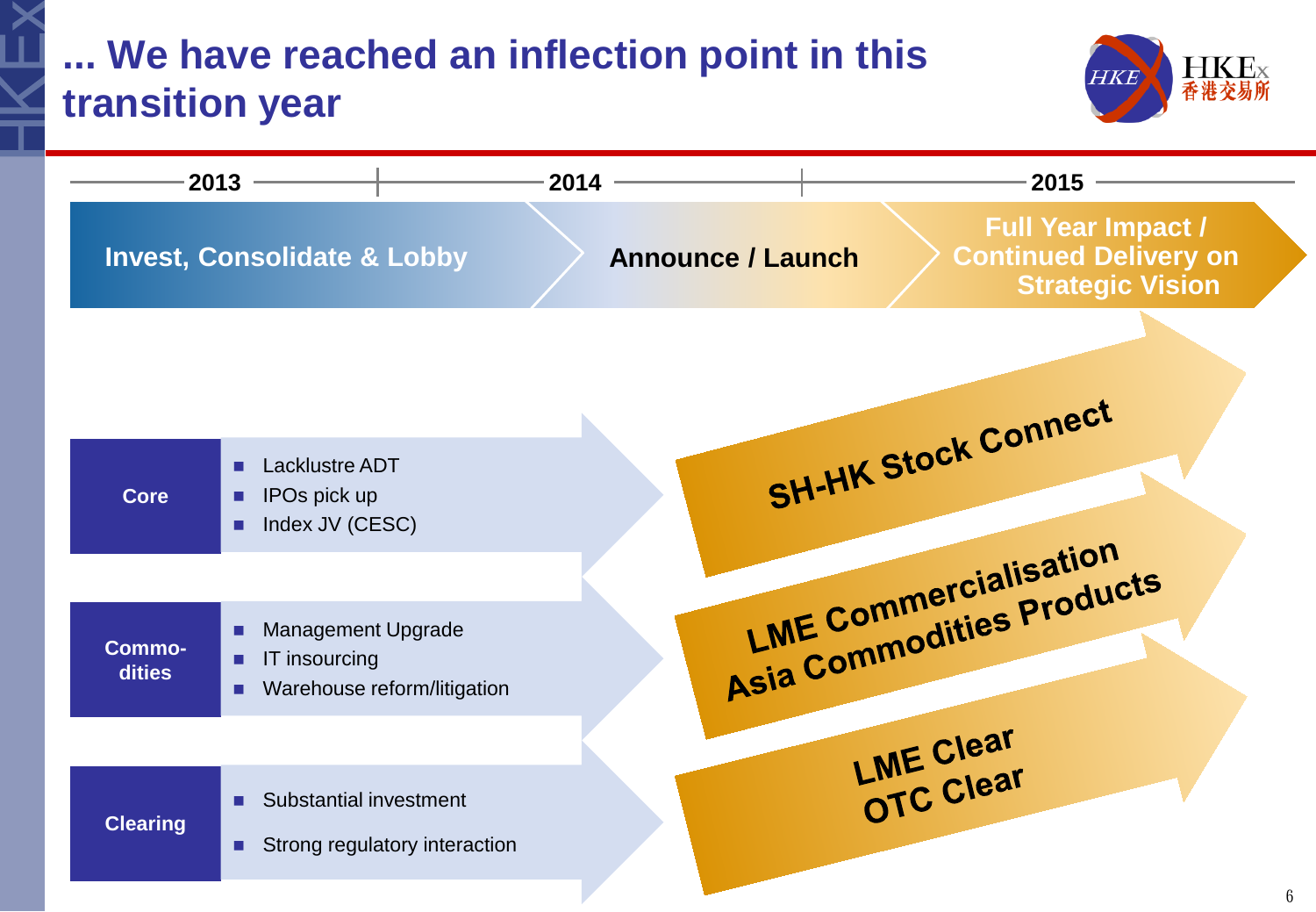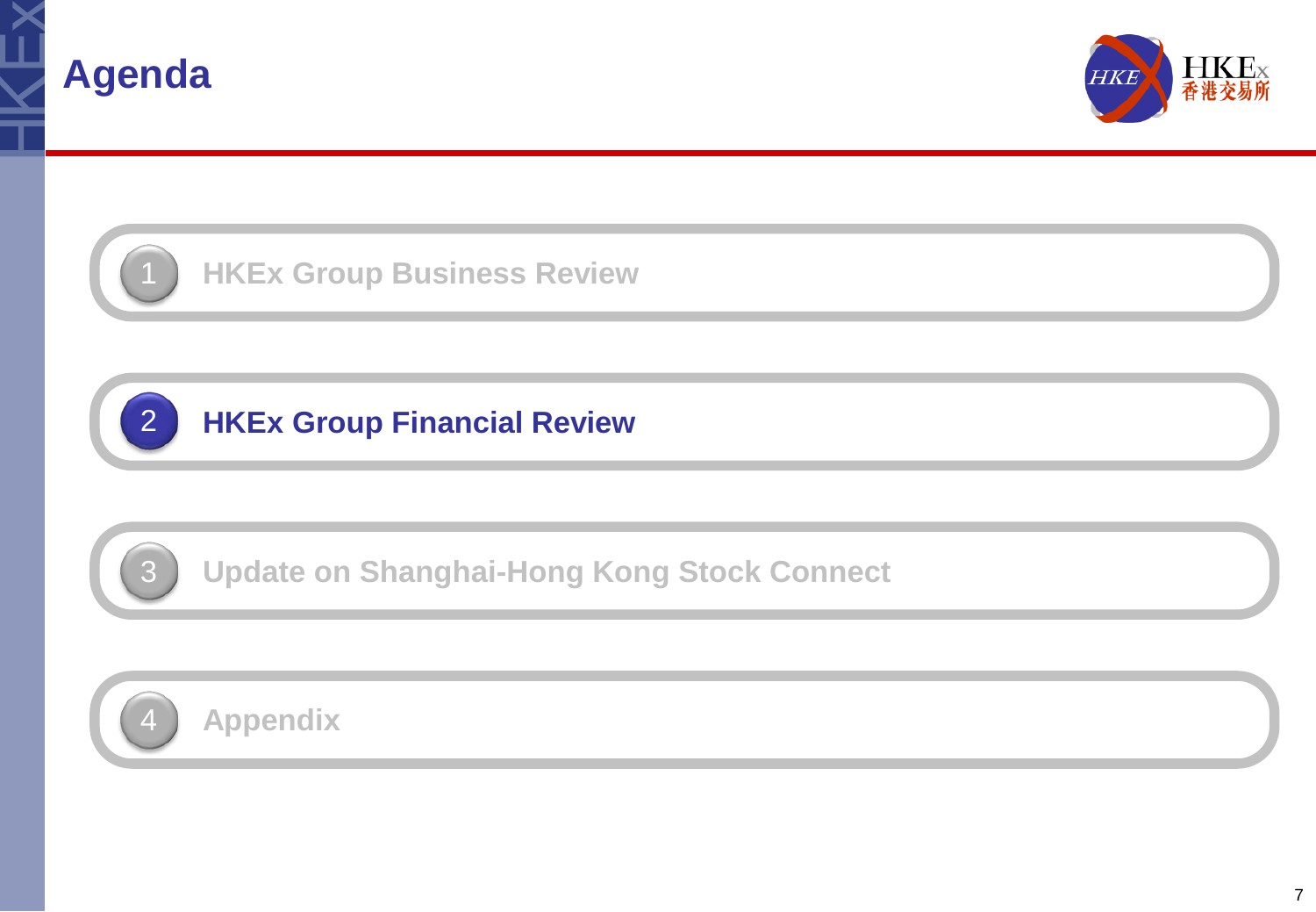## **Highlights: 2014 Interim Results**

### *Improvement over 2013 1H despite 8% decline in yoy ADT*





*(1) Excludes depreciation and amortisation, finance costs, and share of loss of a joint venture*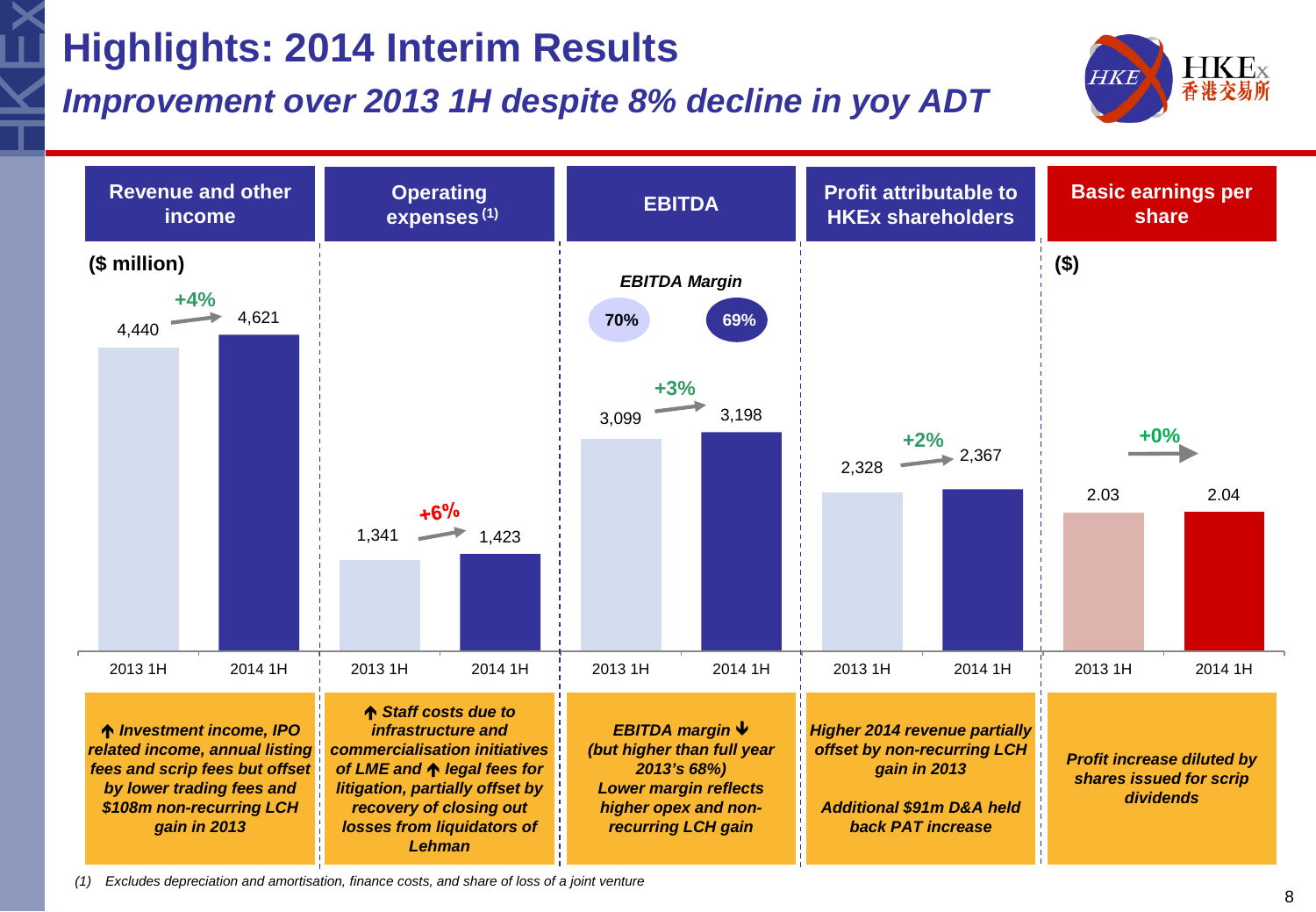## **2014 Interim Results**

### *Revenue and Other Income*



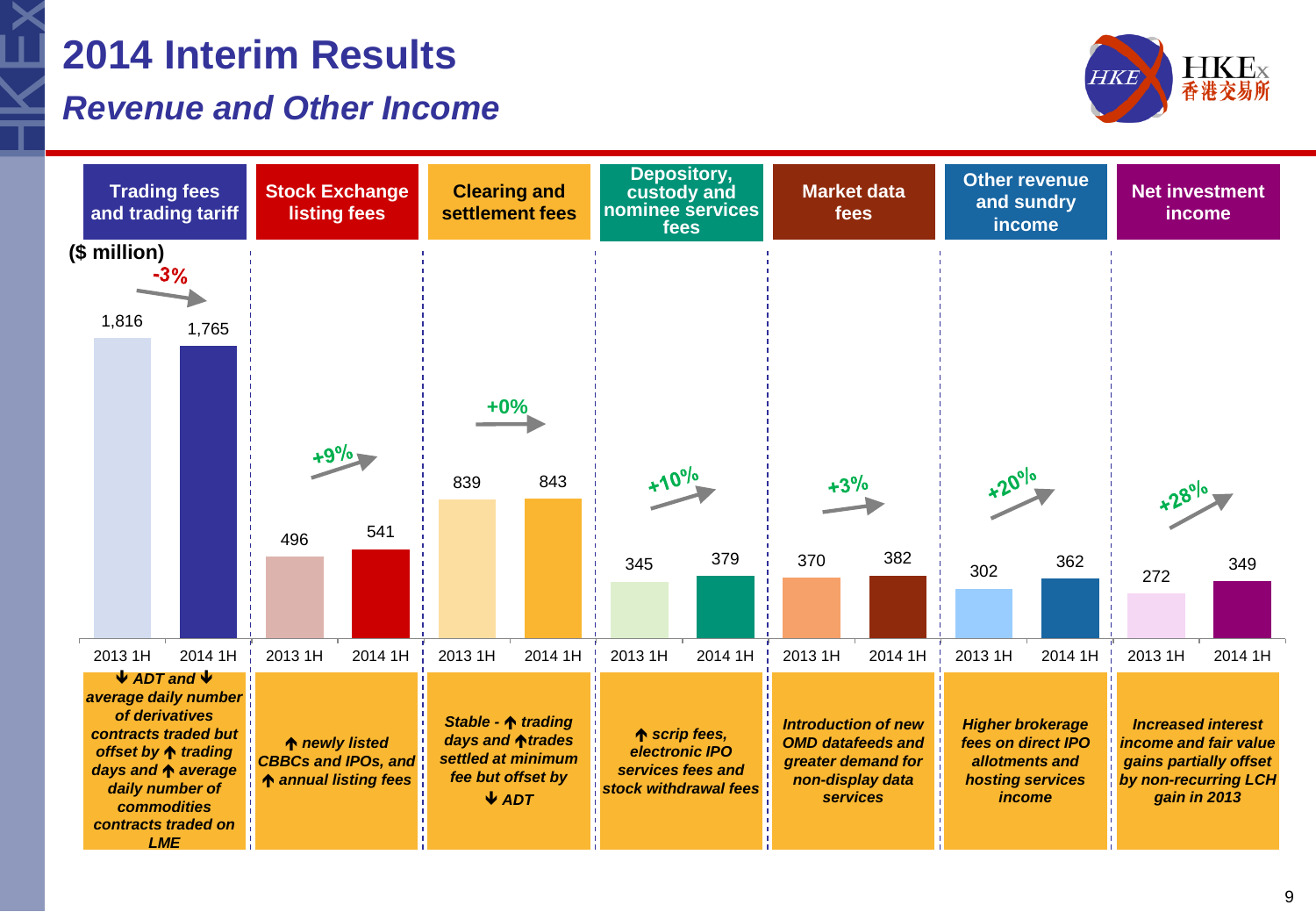## **2014 Interim Results**

### *Operating Expenses and Depreciation & Amortisation*





*(1) Includes product marketing and promotion expenses*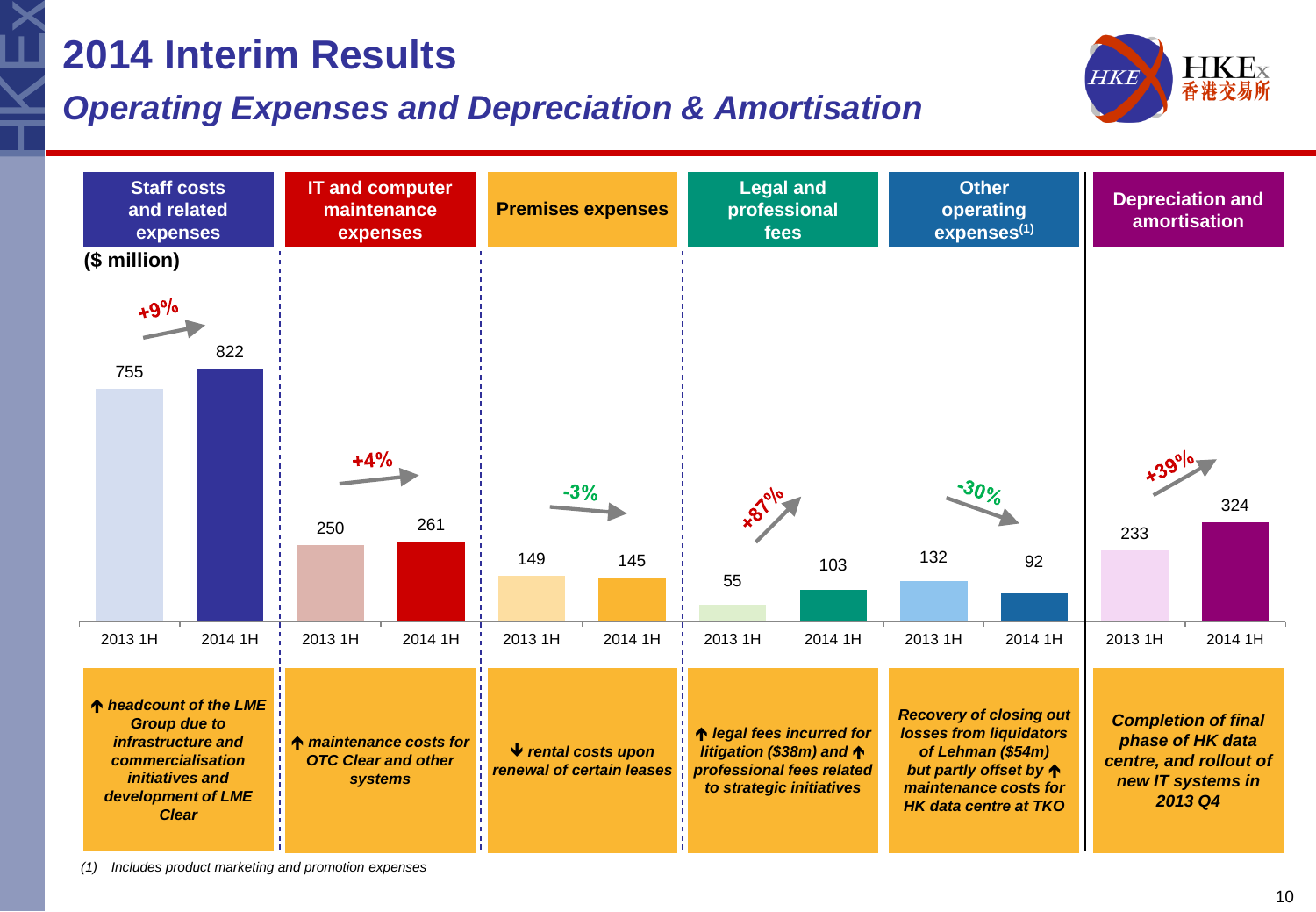





#### *All measures have risen since 2013 due to contribution from LME Group Stable revenue trend with LME contribution; expenses reflect inclusion of LME cost base and implementation of strategic projects*

*(1) Excludes depreciation and amortisation, costs relating to the acquisition of the LME Group, fair value loss on derivative component of convertible bonds, finance costs, and share of loss of a joint venture*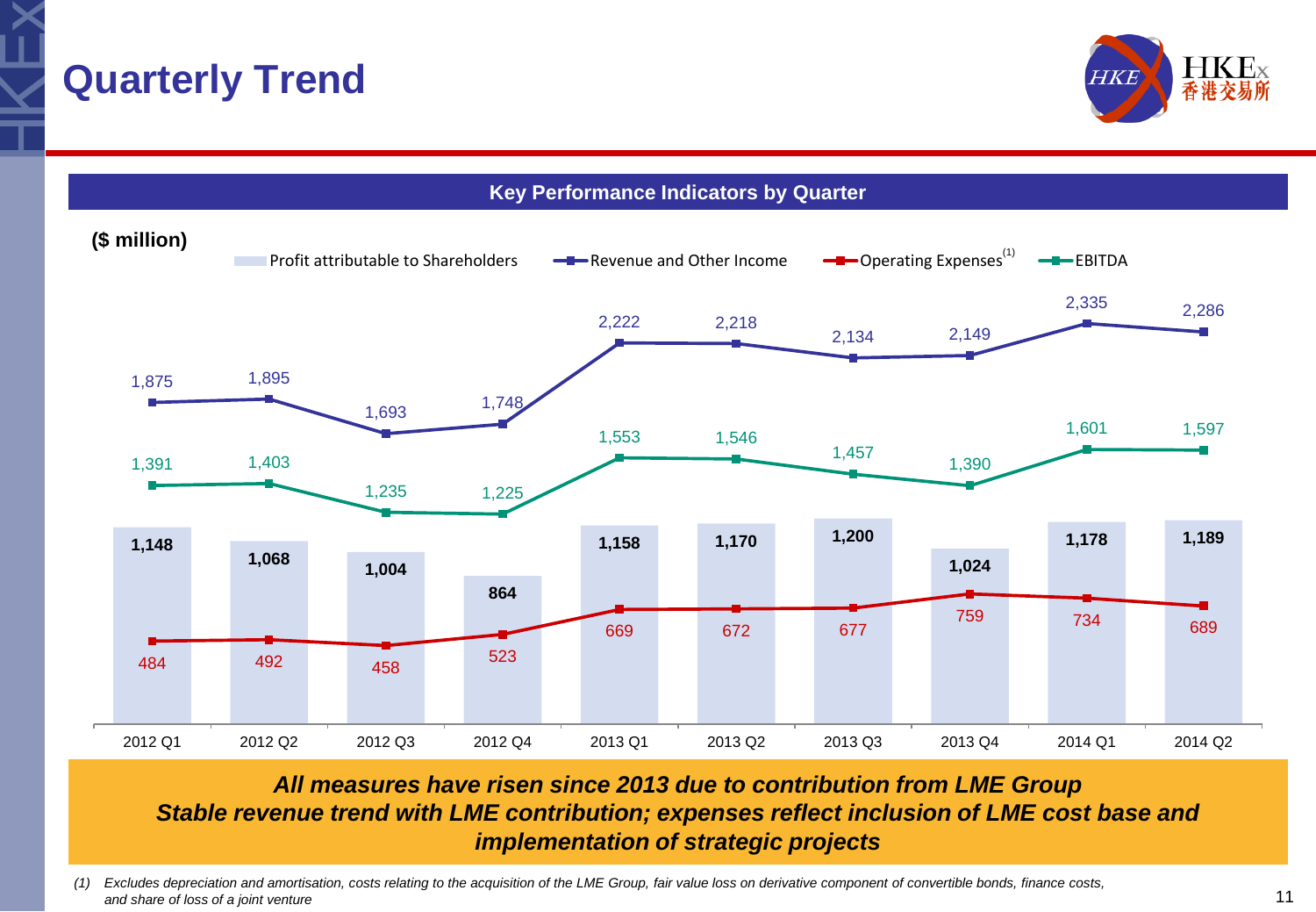## **Performance by Operating Segment**





*Overall EBITDA margin down slightly due to the Commodities segment*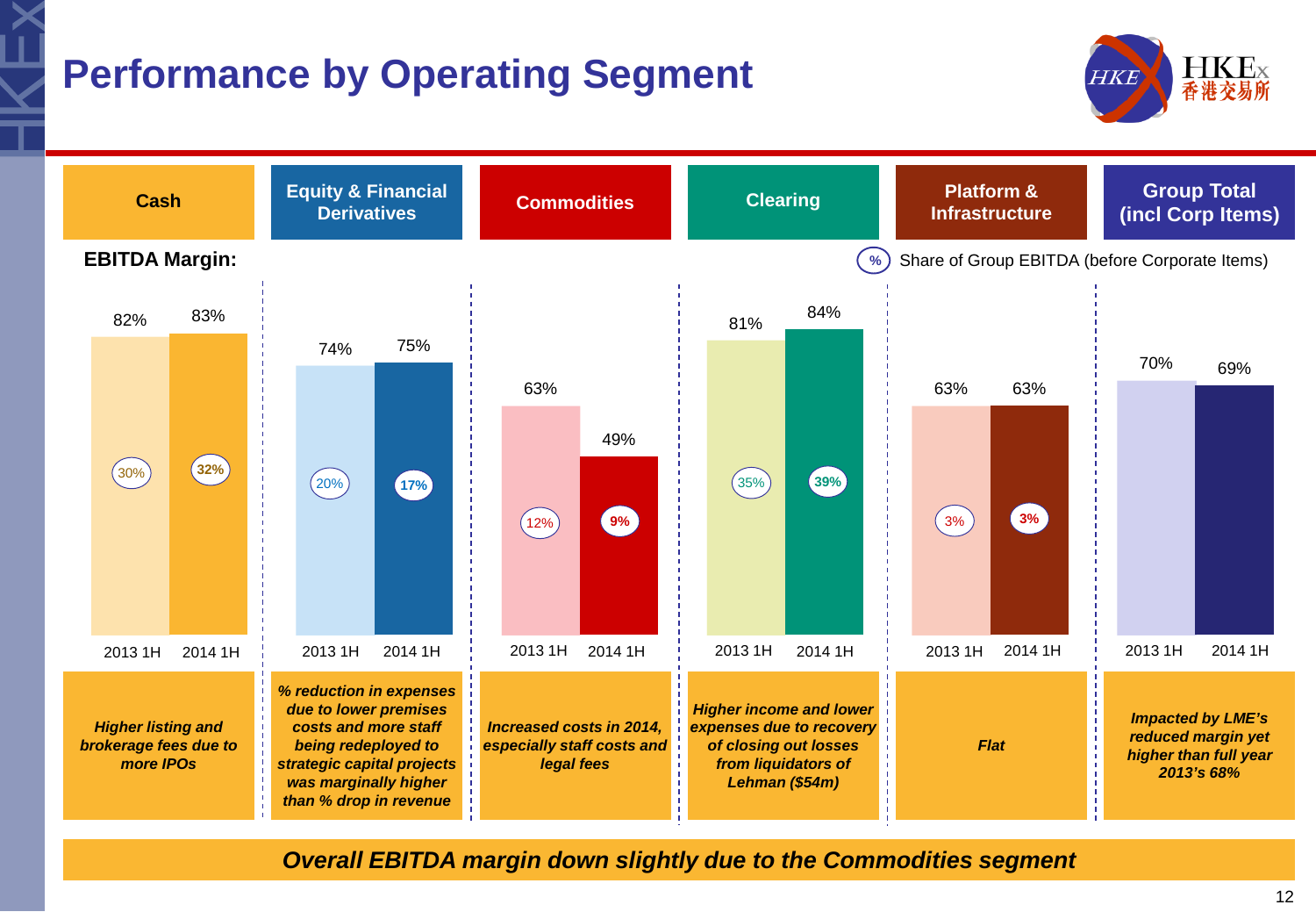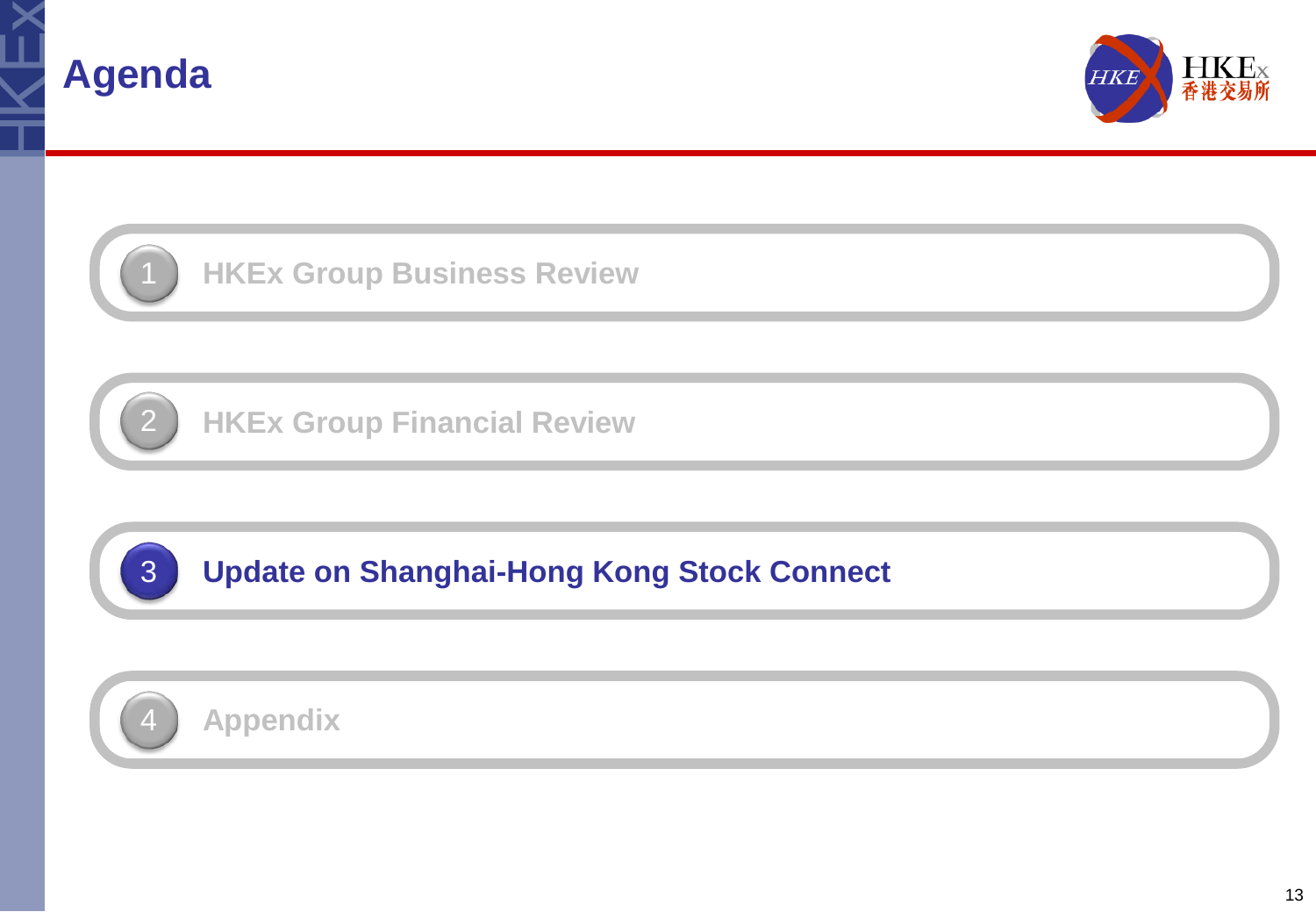## **Market Communication Update**

*- What have we done?*



| <b>Target Groups</b>                                 | <b>Update</b>                                                                                                                                                                                                                                                   |
|------------------------------------------------------|-----------------------------------------------------------------------------------------------------------------------------------------------------------------------------------------------------------------------------------------------------------------|
| <b>Brokers/</b><br><b>Vendors</b>                    | 25 briefings<br>$\sim$<br>>3,000 attendees<br>$\sim$<br>Covers EPs, CPs, Information Vendors and System Vendors<br>$\mathbb{R}^n$<br>One-on-one meetings with broker associations<br>$\sim$<br>110 Participants (~80% market share) have submitted applications |
| <b>HK</b> and<br><b>Overseas</b><br><b>Investors</b> | Institutional: covered 600 buy-side firms<br><b>COL</b><br>Retail:<br>$\sim 10$<br>>20 investor conferences in HK, Mainland, Singapore and Japan<br>20 broker hosted seminars<br>Online video, radio, website<br><b>College</b>                                 |
| <b>Mainland</b><br><b>Investors</b>                  | Attended >10 Mainland conferences, reached >3,500 investors<br>$\mathcal{L}^{\mathcal{L}}$<br>Joined SSE-organised training for Mainland brokers: Beijing, Shanghai and Guangzhou<br>$\mathcal{L}^{\mathcal{L}}$                                                |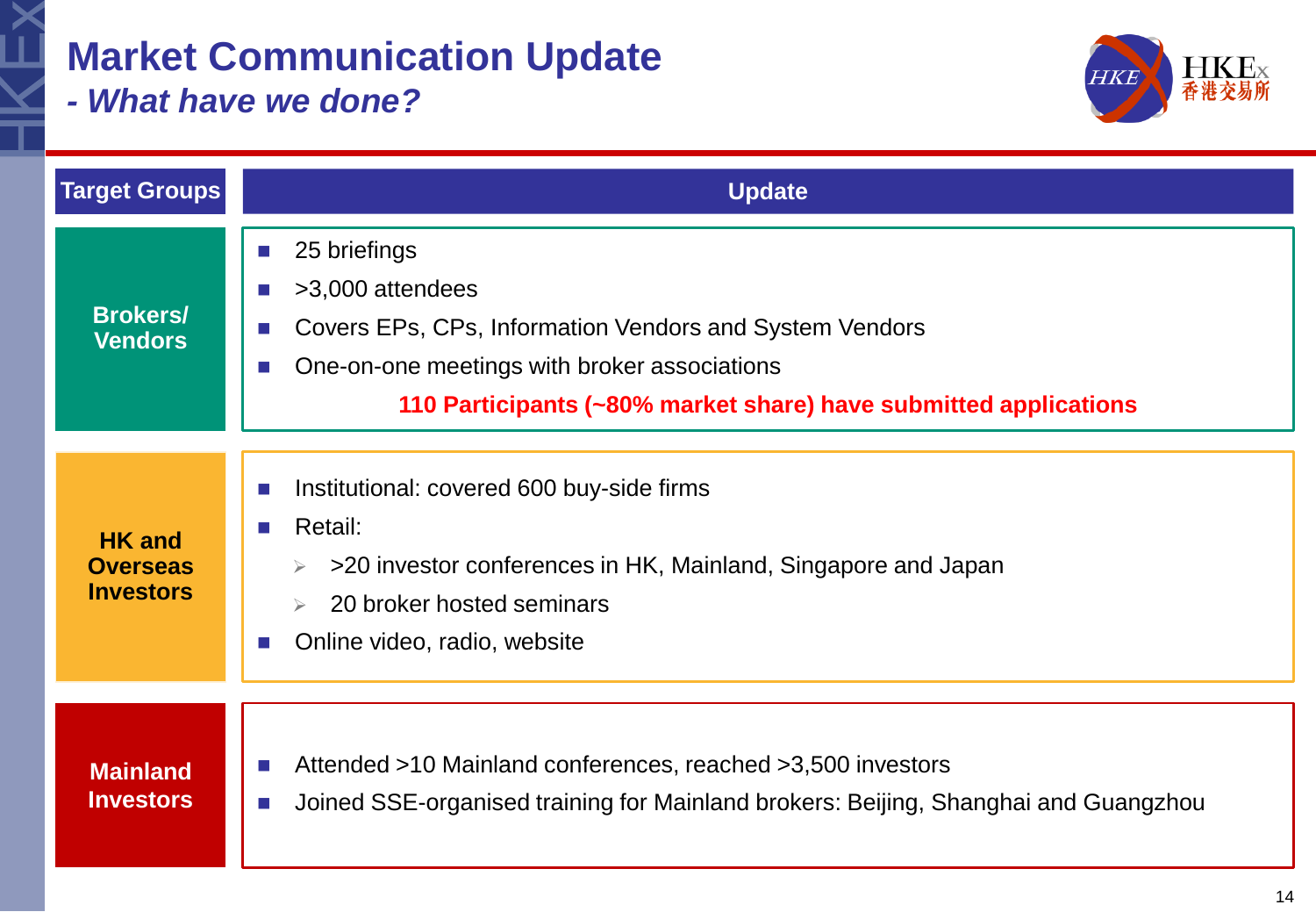# **Market Communication Update**



- *- What is the feedback?*
	- **1. Overall positive, recognising the business opportunities Stock Connect will bring:**
		- 104 Exchange Participants accounting for over 80% market turnover (including 14 Cat-A, 34 Cat-B, 56 Cat-C)
		- $\triangleright$  6 non-EP Clearing Participants have applied to participate

#### **2. Clarity of Mainland regulatory and operational issues**

| <b>Pre-trade Checking</b> | Additional transfer process for custodians to transfer shares on T-day morning<br>$\mathcal{C}$                           |
|---------------------------|---------------------------------------------------------------------------------------------------------------------------|
| <b>Quota Management</b>   | System function ready to restrict order input price to a prescribed % above/below<br><b>The State</b><br>the market price |
| <b>Market Data</b>        | Provide free real-time A-share market data – 1-price-depth, every 5 seconds<br>×                                          |
|                           |                                                                                                                           |
| <b>Tax Issues</b>         | Close to resolution on clarity<br>$\mathbb{R}^n$                                                                          |
| <b>Rights Issues</b>      | Under discussion; clear resolution prior to launch<br>×                                                                   |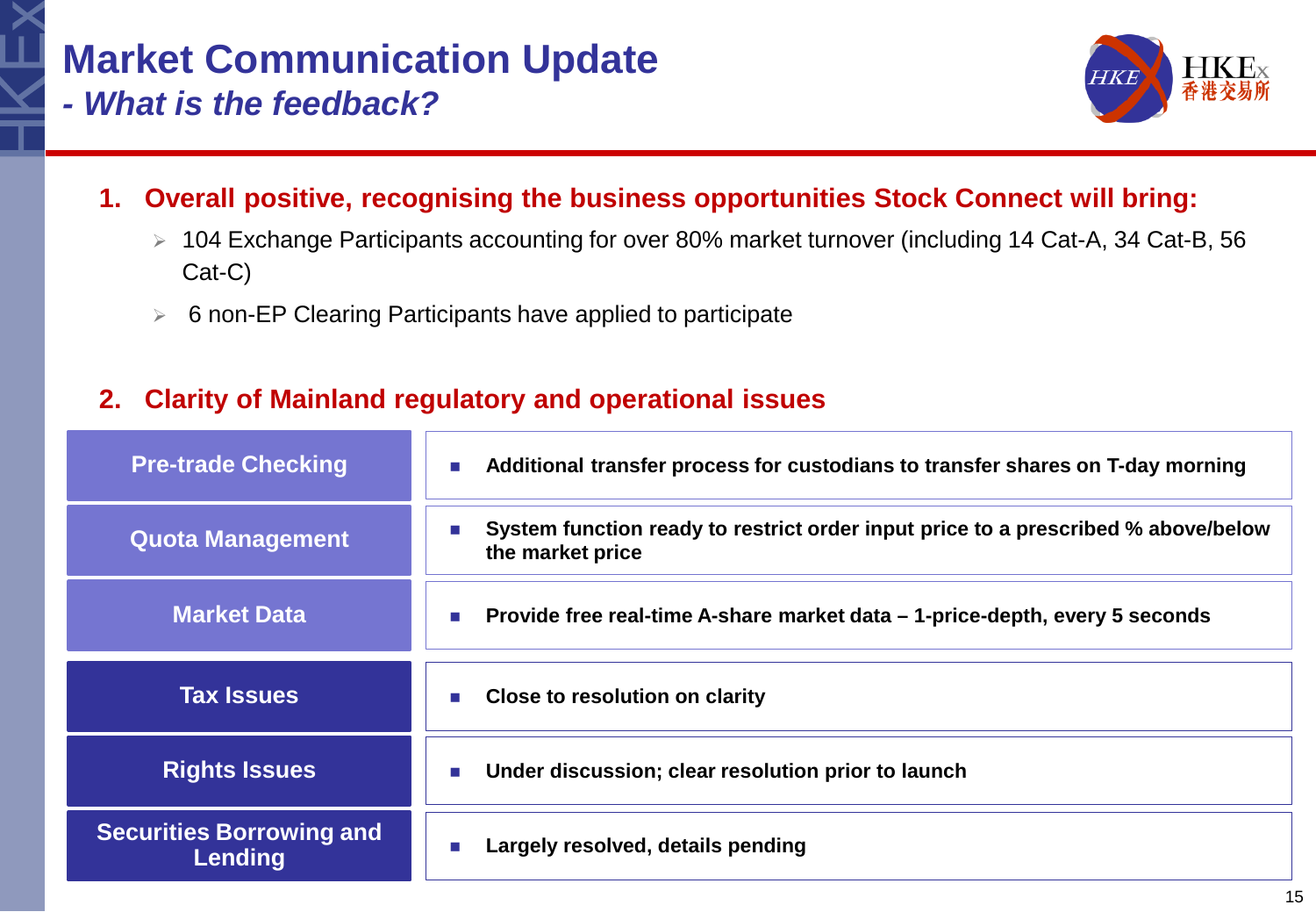## **Readiness Update**



| <b>System</b><br><b>Readiness</b> | Completed HKEx internal system development and related tests<br>п<br>Currently conducting four-party interface test with SSE and ChinaClear<br>F.<br>Kicked off end-to-end functionality test for market participants on 2 July 2014 (till 15 August 2014)<br>п<br>Conduct Market Rehearsal from end August to mid-September 2014<br>П |
|-----------------------------------|----------------------------------------------------------------------------------------------------------------------------------------------------------------------------------------------------------------------------------------------------------------------------------------------------------------------------------------|
| <b>Rule Readiness</b>             | Currently finalising draft amendments to the Rules and Operational Procedures<br>r.<br>To seek appropriate approvals with related authorities and communicate the amended Rules and<br>Operational Procedures with market in due course                                                                                                |
| <b>Market</b><br><b>Readiness</b> | Commenced market communication programme on 29 April 2014<br>m.<br>Engaged market participants, investors and industry associations in HK, Mainland and overseas<br>П<br>Preparing for market rehearsals with registered participants<br>П                                                                                             |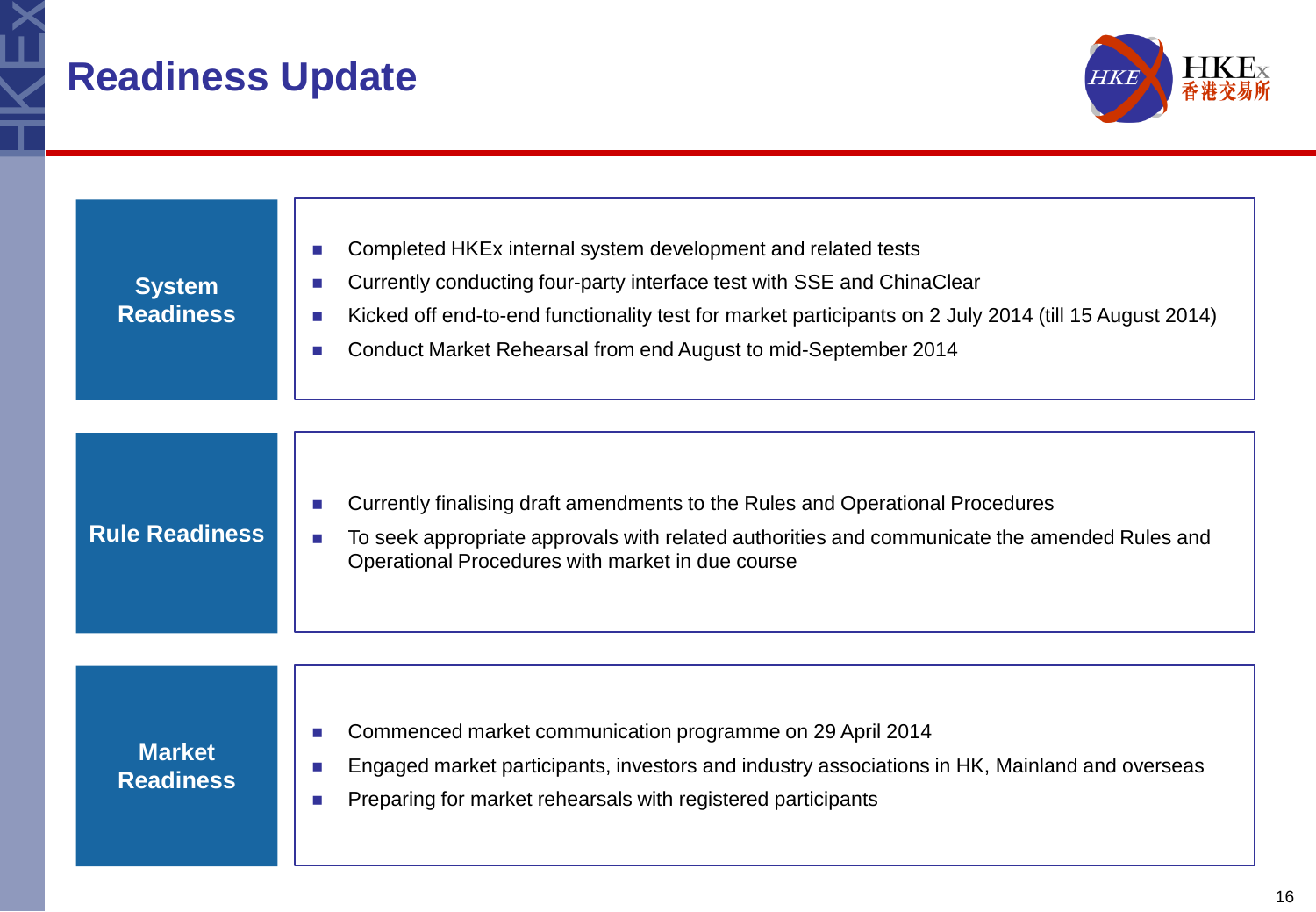## **High-level Implementation Timetable**





**Market Communication & Investor Education**

#### *It should take approximately six months from the announcement to complete the preparation for formal launch*

*(1) Official launch is subject to the fulfilment of conditions, including regulatory approvals, completion of all necessary development work and market readiness*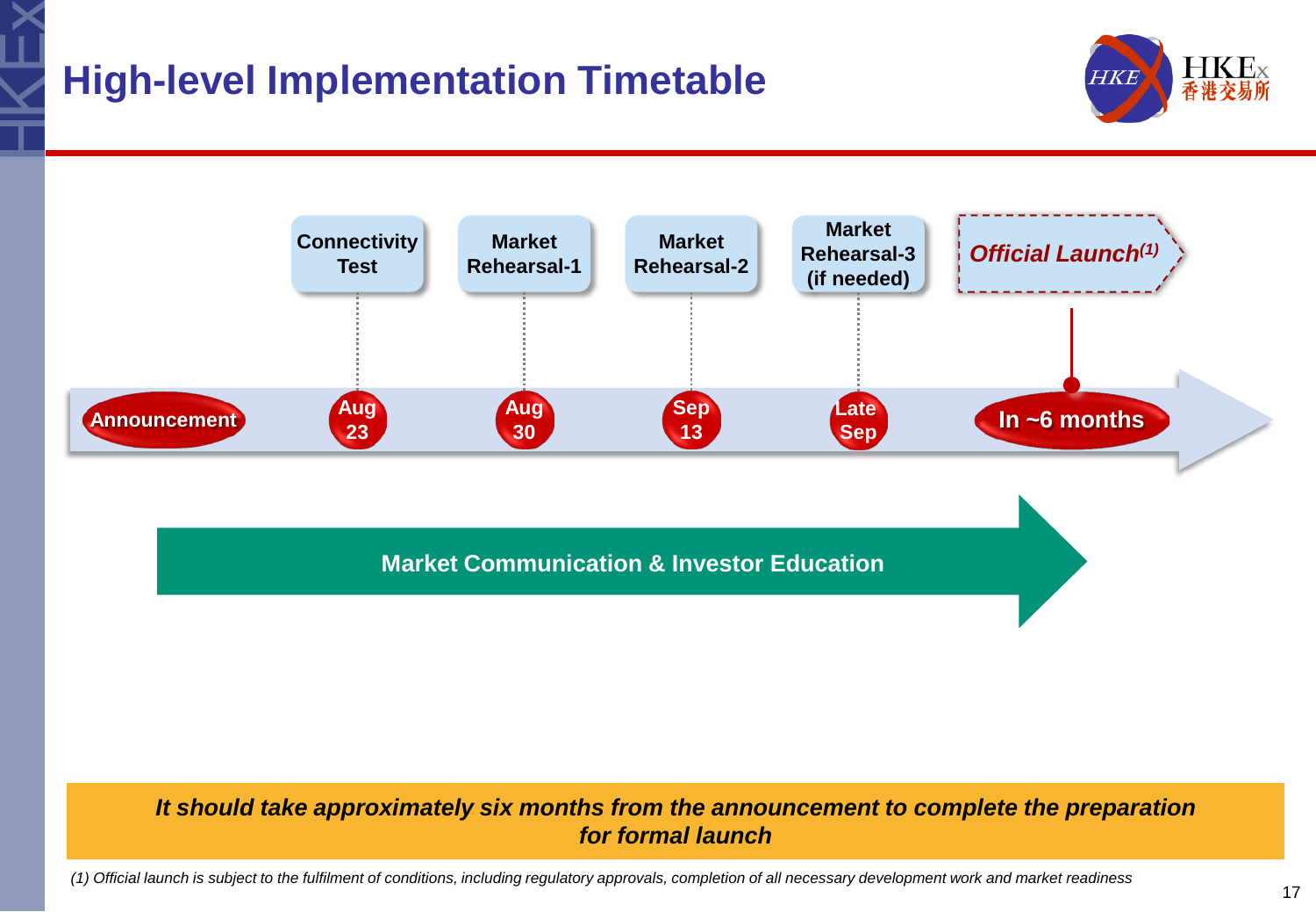



- **Long term structural opening**
- **Continued improvements to come**
- **Participants welcome to join the scheme whenever they are ready**
- **A smooth and steady launch is more important than a big bang**
- Only the beginning of a long and historic opening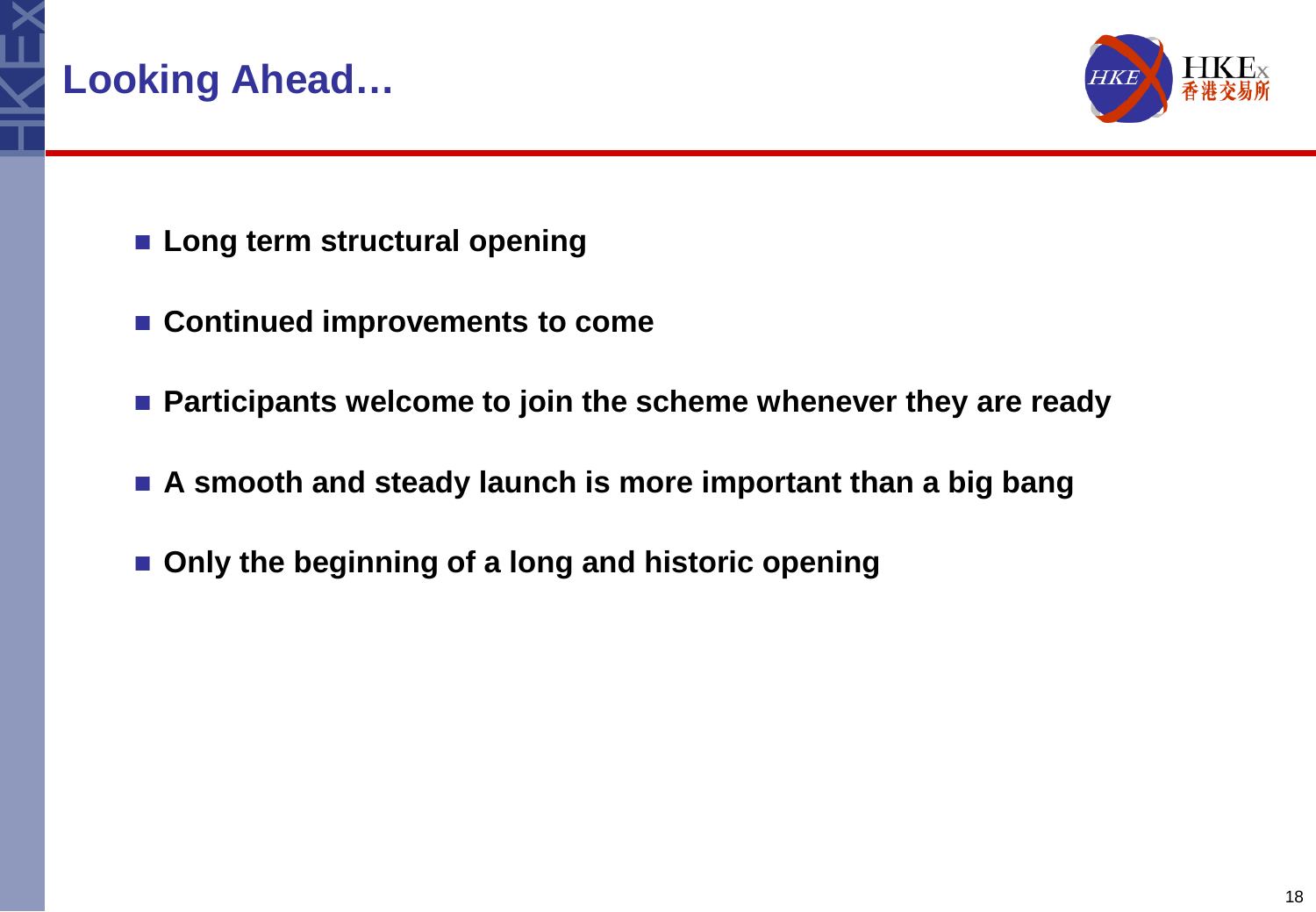## **Delivering on Strategic Vision**



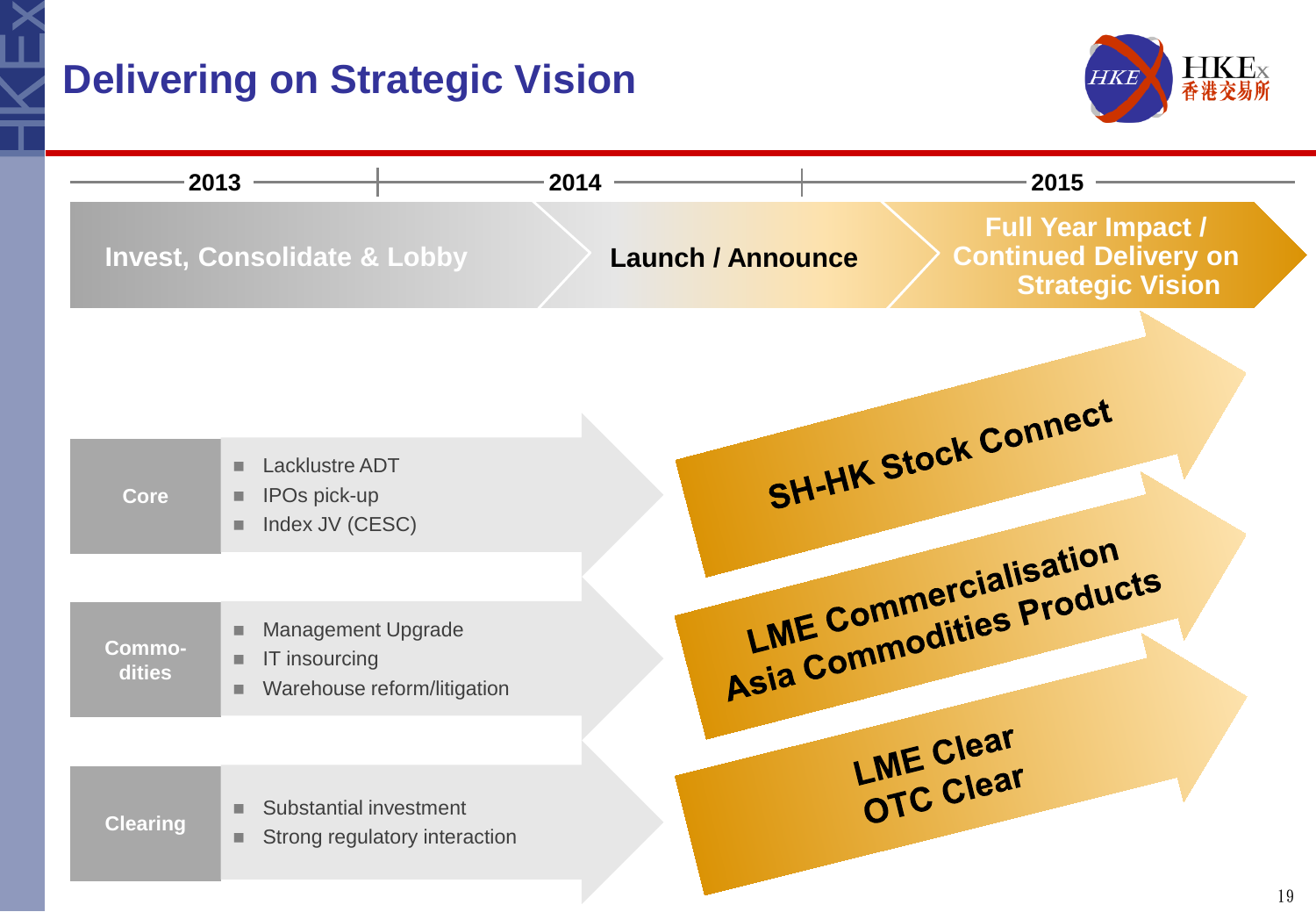



# **Q & A**

**HKEx Group Website: www.hkexgroup.com HKExnews Website: www.hkexnews.hk**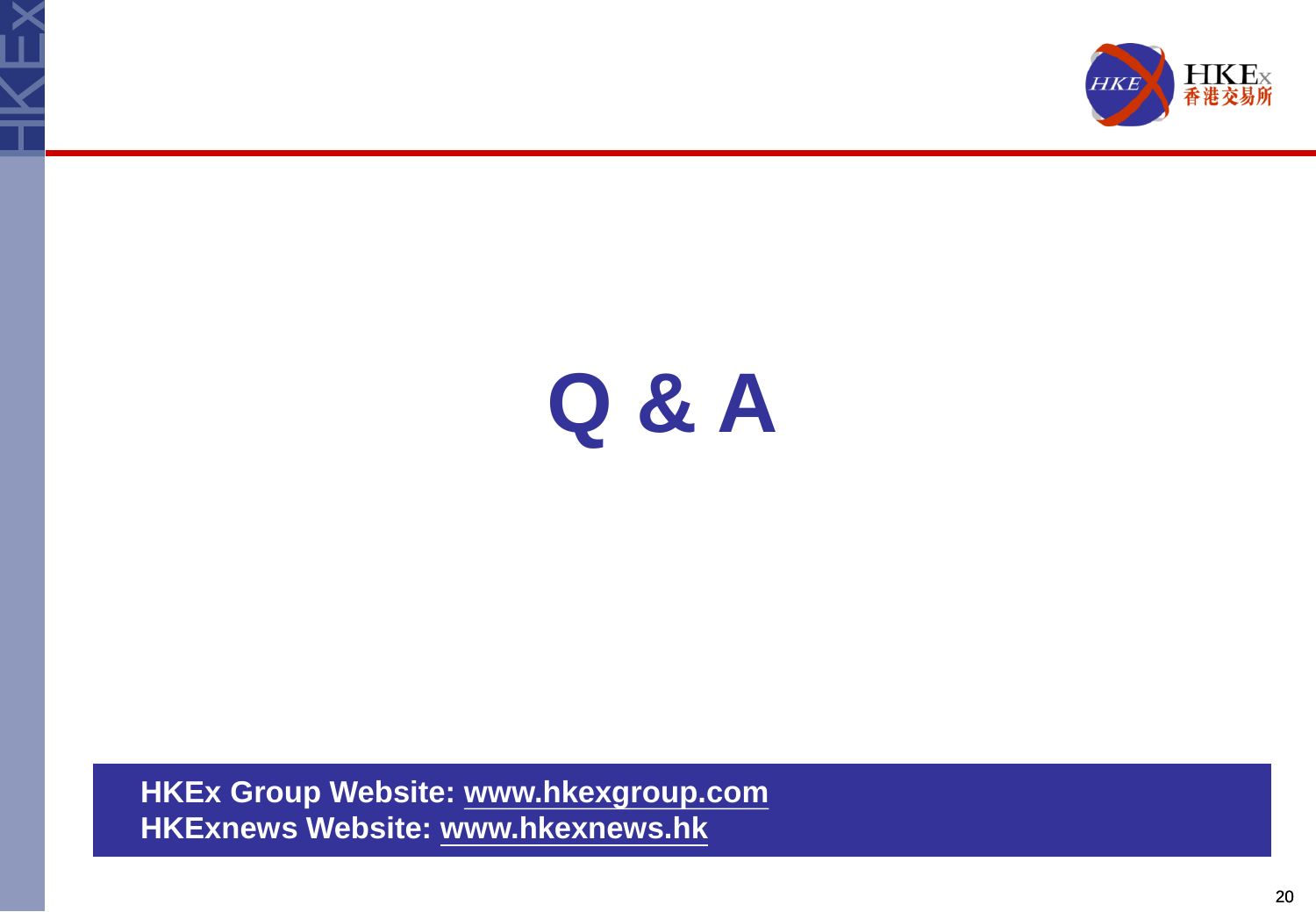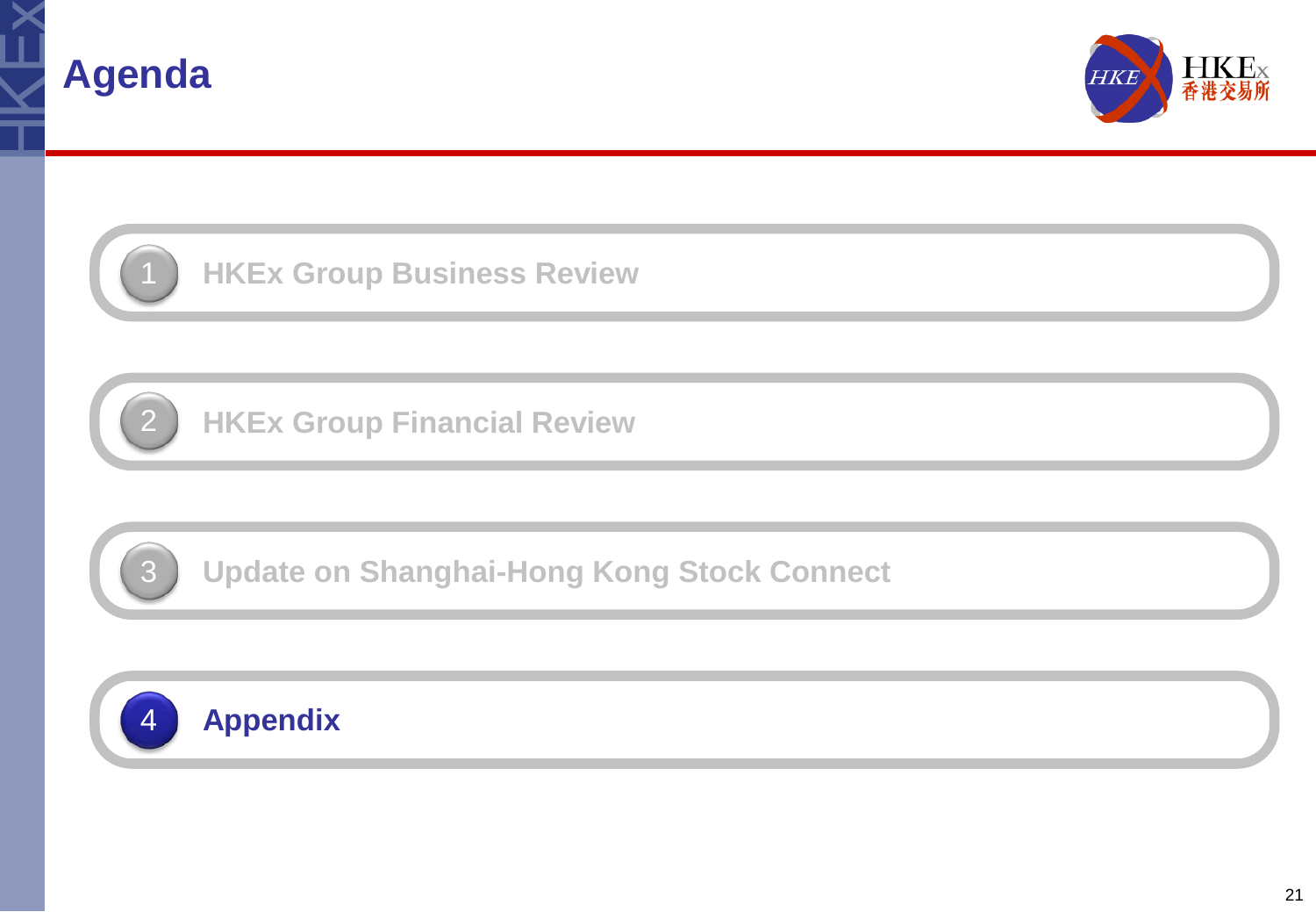### **What does Shanghai-Hong Kong Stock Connect mean for Mainland?**



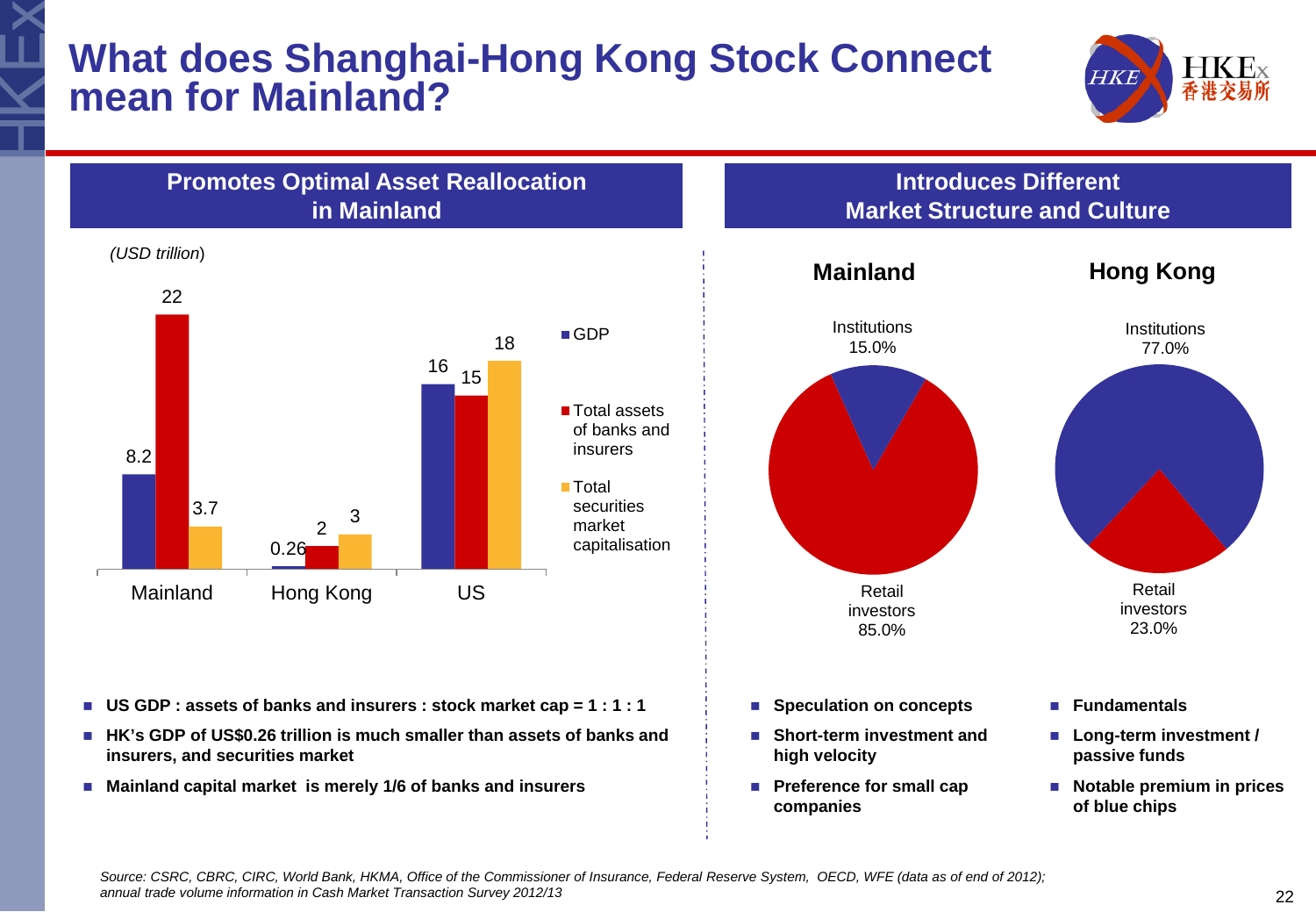## **Business Updates** *Cash Equity*





*Expect transformational change for both Hong Kong and Mainland's markets from mutual market access*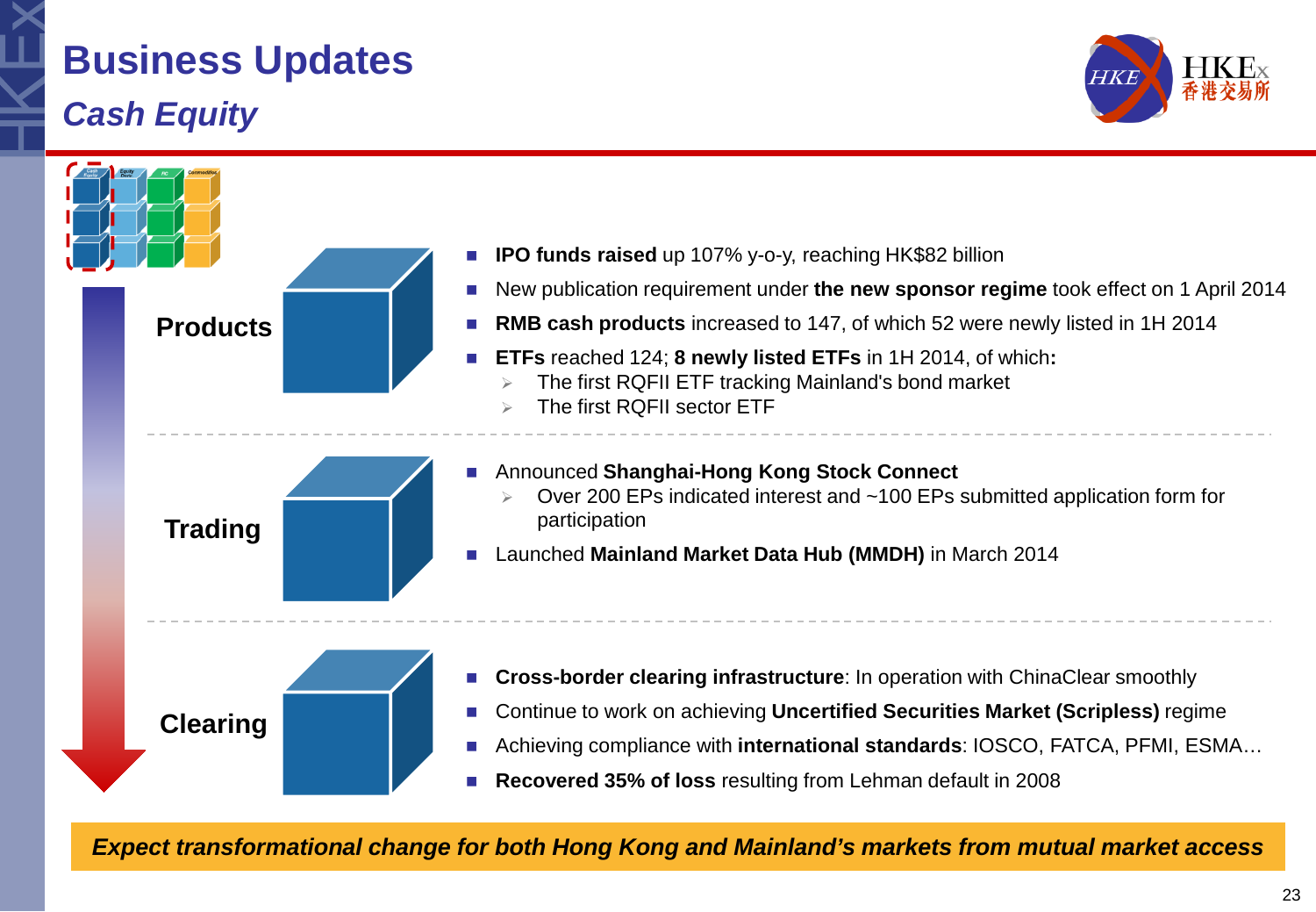# **Business Updates**

### *Equity Derivatives*





*Continue to enhance market structure and maintain competitiveness*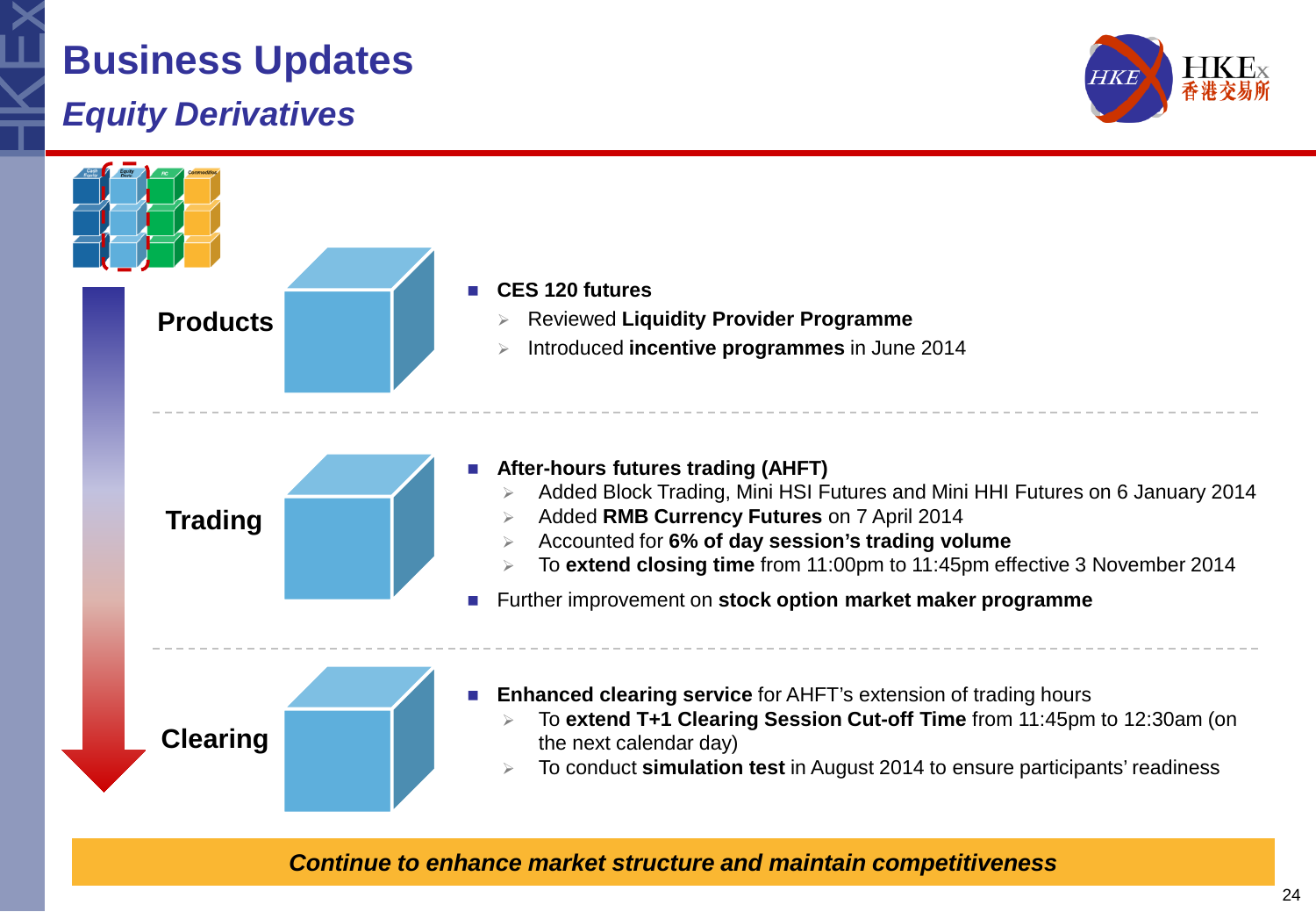## **Business Updates** *Fixed Income and Currency*





*FIC strategy will continue to ride on opportunities from RMB internationalisation*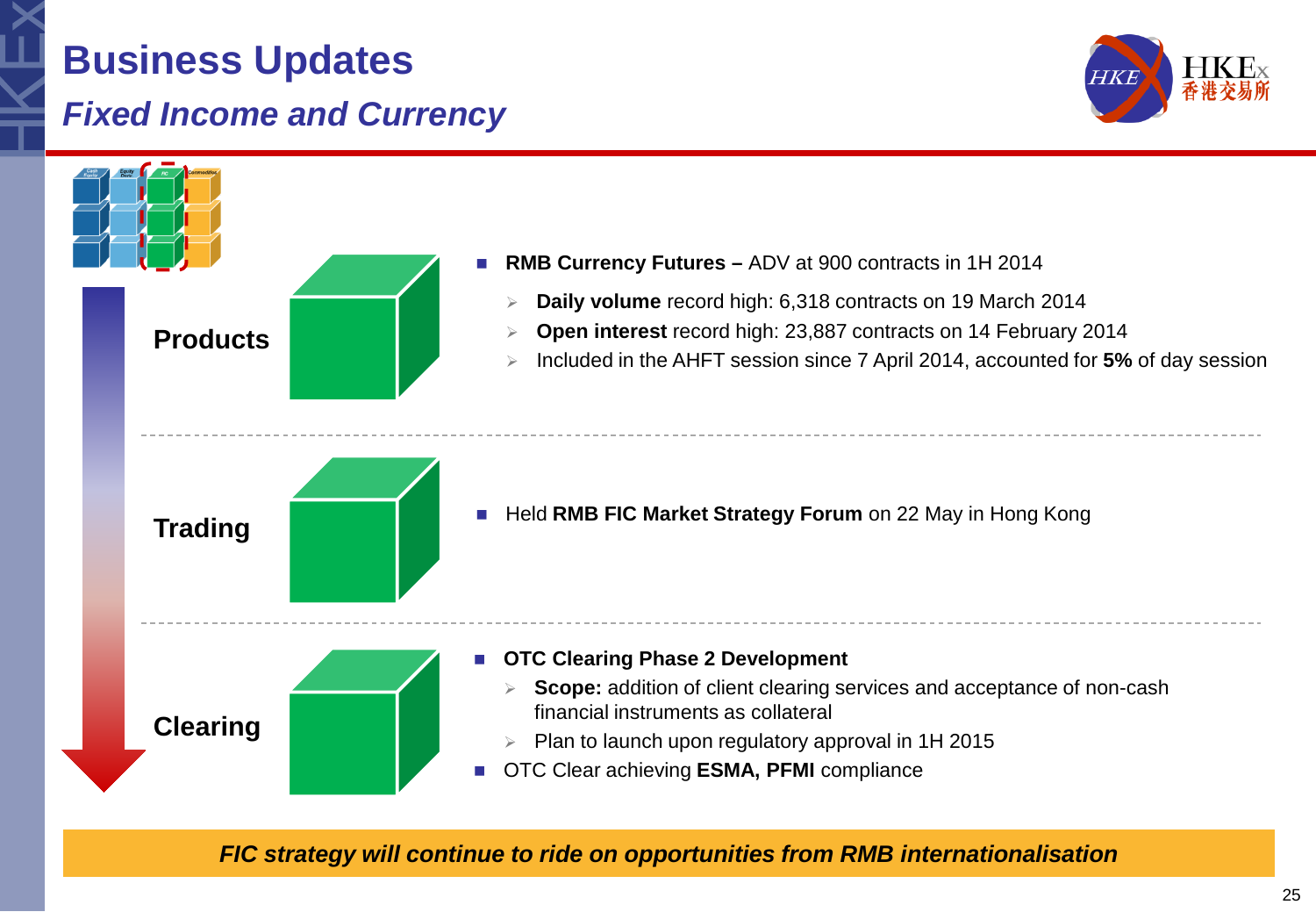## **Business Updates** *Commodities*





*Commercialisation plan under consideration and expect to implement in 2015*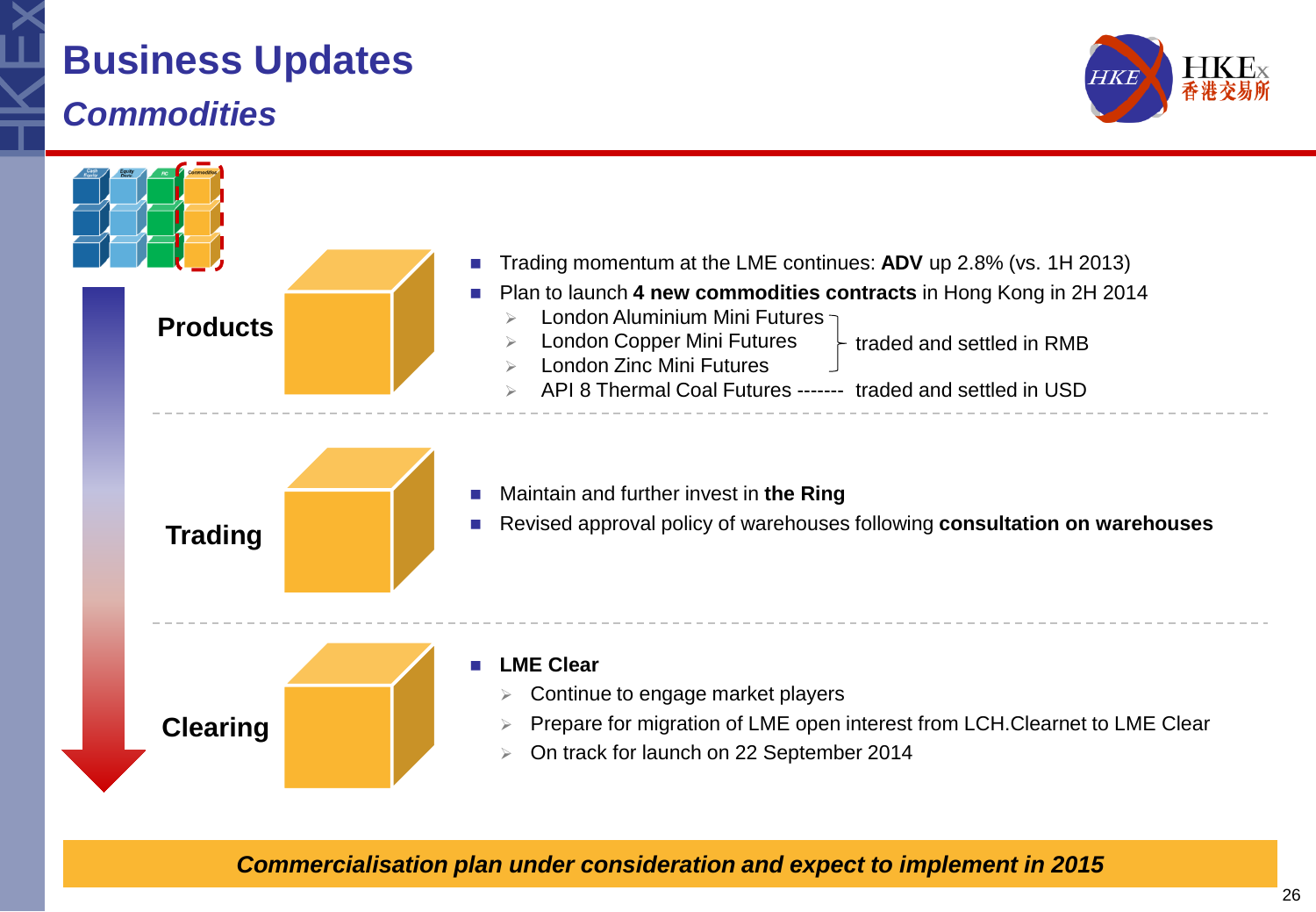

| <b>Orion Central</b>                                     | Launched for securities market in June 2014                                                                                                                                                                                                              |
|----------------------------------------------------------|----------------------------------------------------------------------------------------------------------------------------------------------------------------------------------------------------------------------------------------------------------|
| <b>Gateway</b>                                           | <b>Gradually replace existing Open Gateways</b>                                                                                                                                                                                                          |
| (OCG)                                                    | ×                                                                                                                                                                                                                                                        |
| <b>Orion Market Data</b>                                 | Introduced Mainland Market Data Hub (MMDH) in Shanghai on 3 March 2014                                                                                                                                                                                   |
| (OMD)                                                    | To launch for derivatives market in 2014 2H                                                                                                                                                                                                              |
| <b>New Securities</b><br><b>Trading Device</b><br>(NSTD) | To commence NSTD migration in 2014 2H<br>Will replace the legacy AMS Terminals and MWS trading devices                                                                                                                                                   |
| <b>China Stock</b>                                       | A new order routing system developed for Shanghai-Hong Kong Stock Connect                                                                                                                                                                                |
| <b>Connect (CSC)</b>                                     | To launch in 2014 2H together with Shanghai-Hong Kong Stock Connect                                                                                                                                                                                      |
| <b>LME</b>                                               | Launch of LMEwire trade reporting service on 12 February 2014<br>×<br>LMEstage real time testing service launched 21 March 2014<br>Successful insourcing of Information Technology from Xchanging on 1 May 2014<br>LMEnet service announced 24 July 2014 |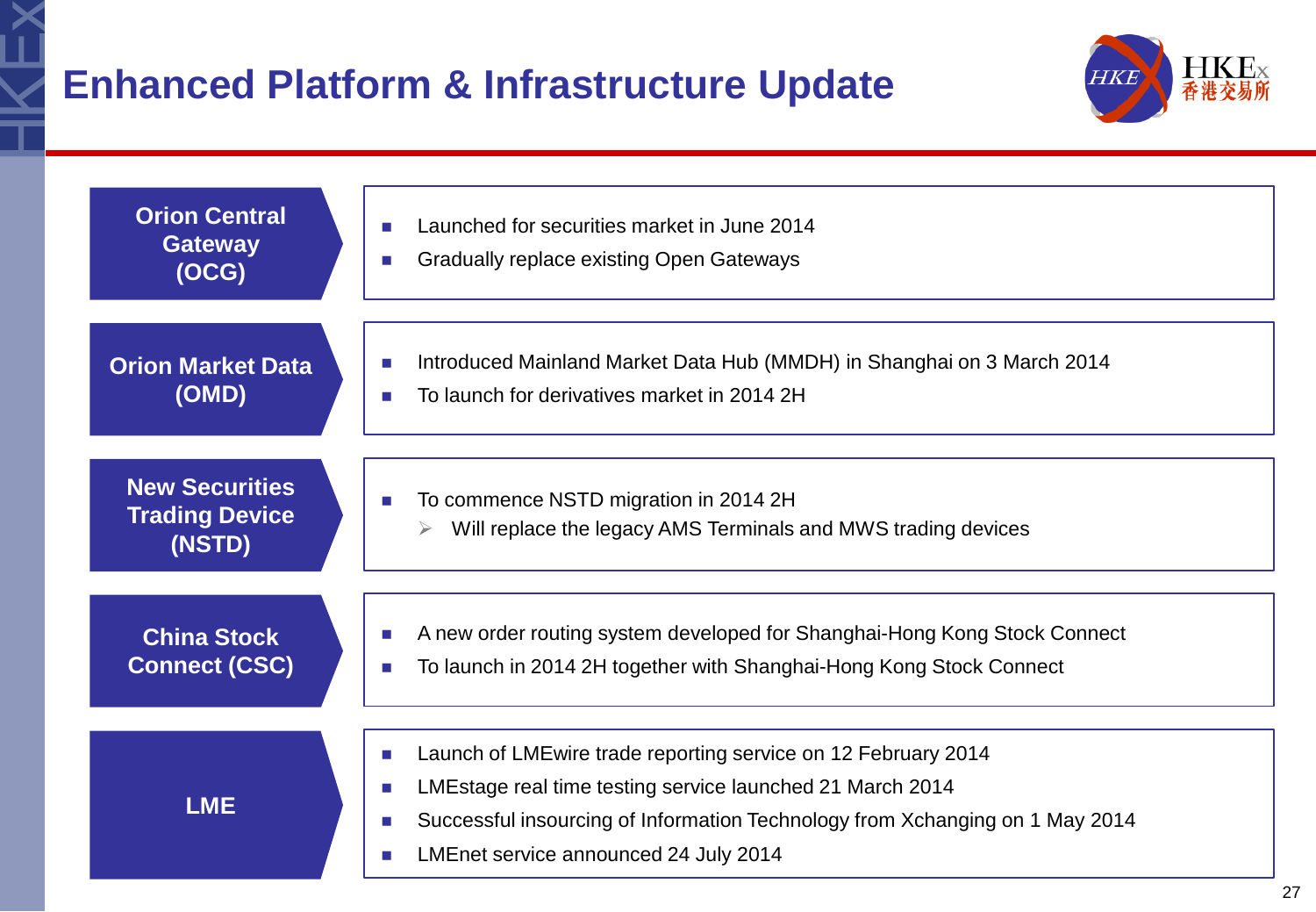## **1H 2014 Business Review**





*the acquisition of the LME Group*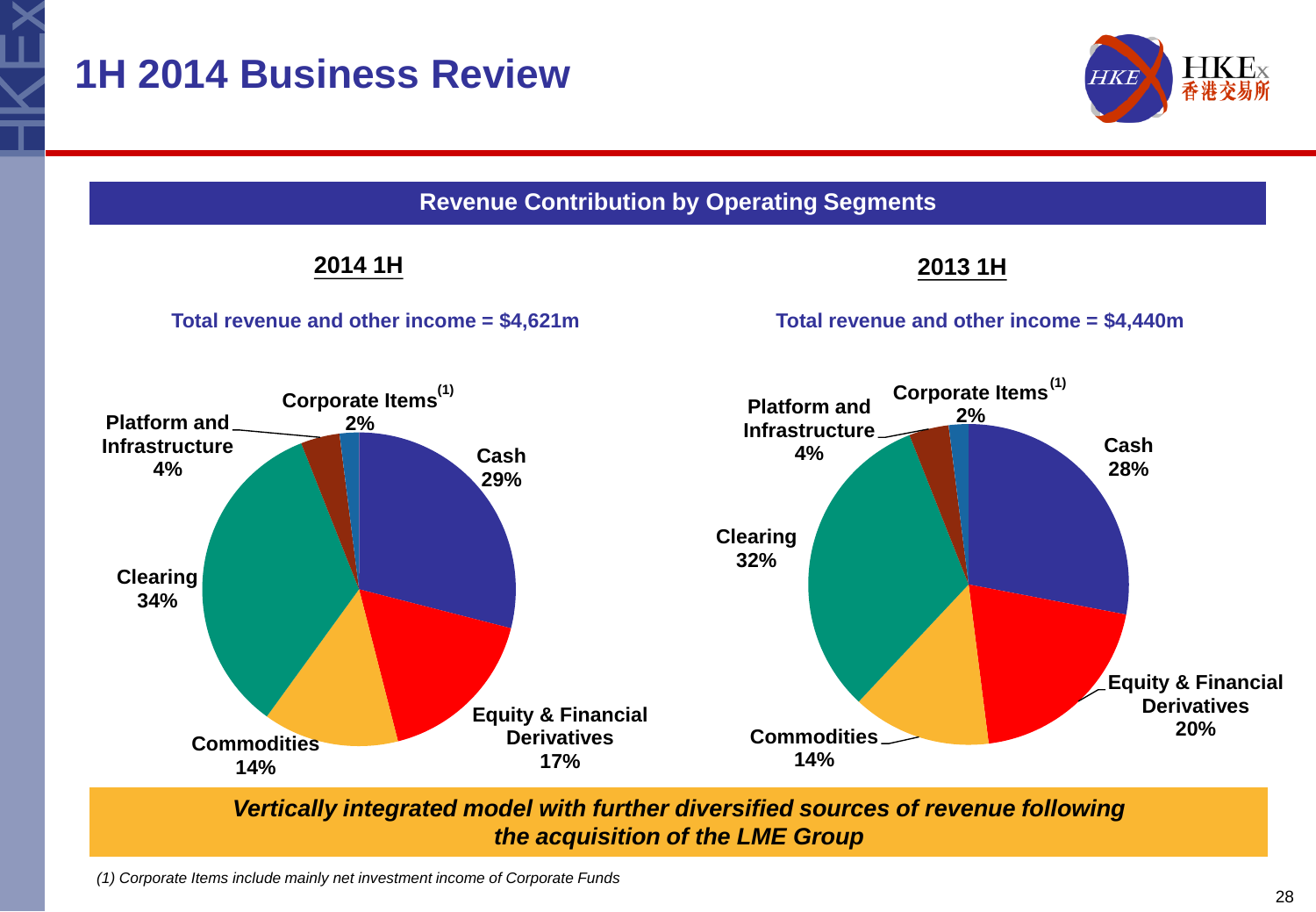# **Quarterly Trend**

#### *Revenue and Other Income*



**(\$ million)**

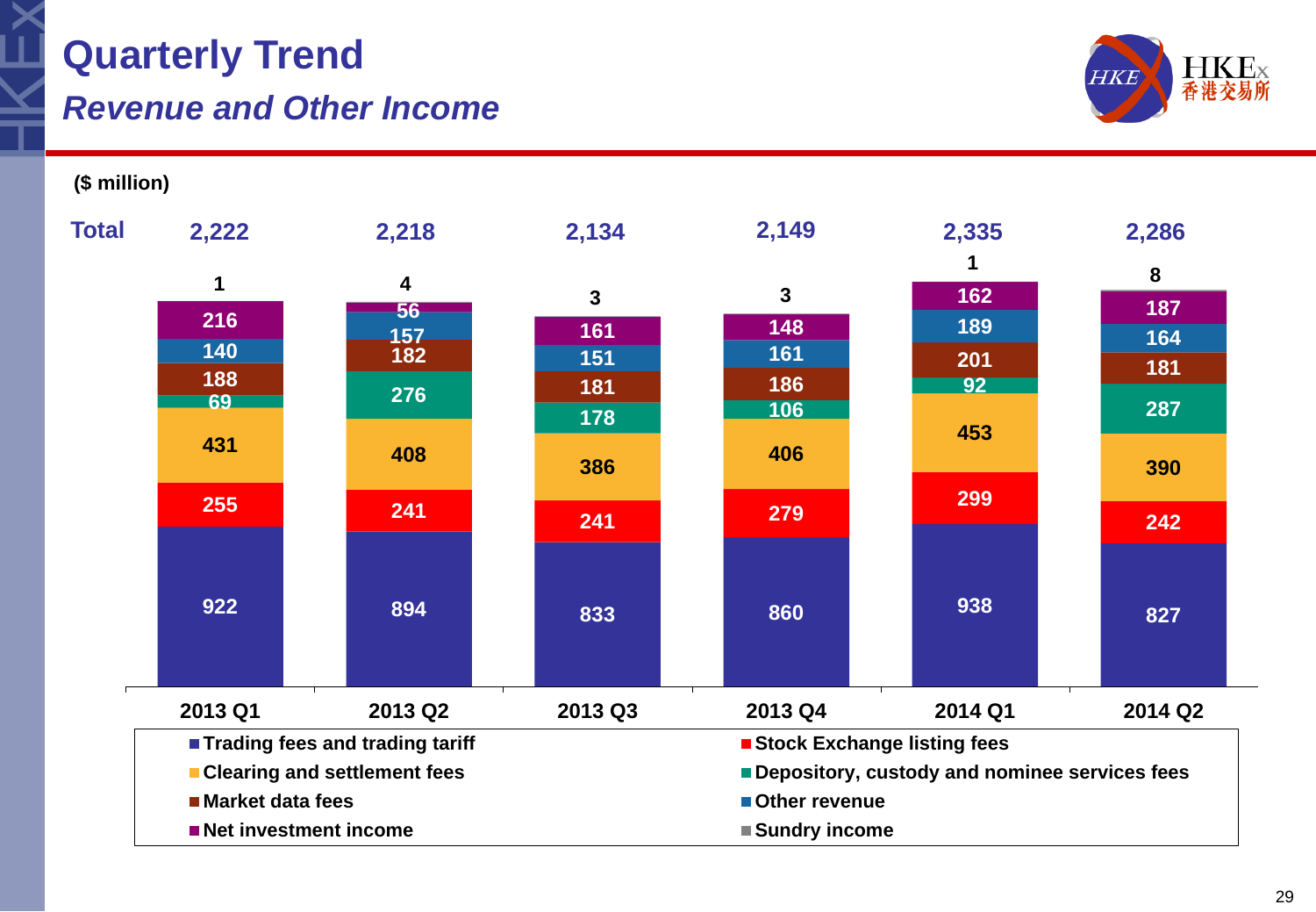

## **Quarterly Trend**

### *Operating Expenses*





*(1) Other costs include product marketing and promotion expenses, legal and professional fees and other operating expenses*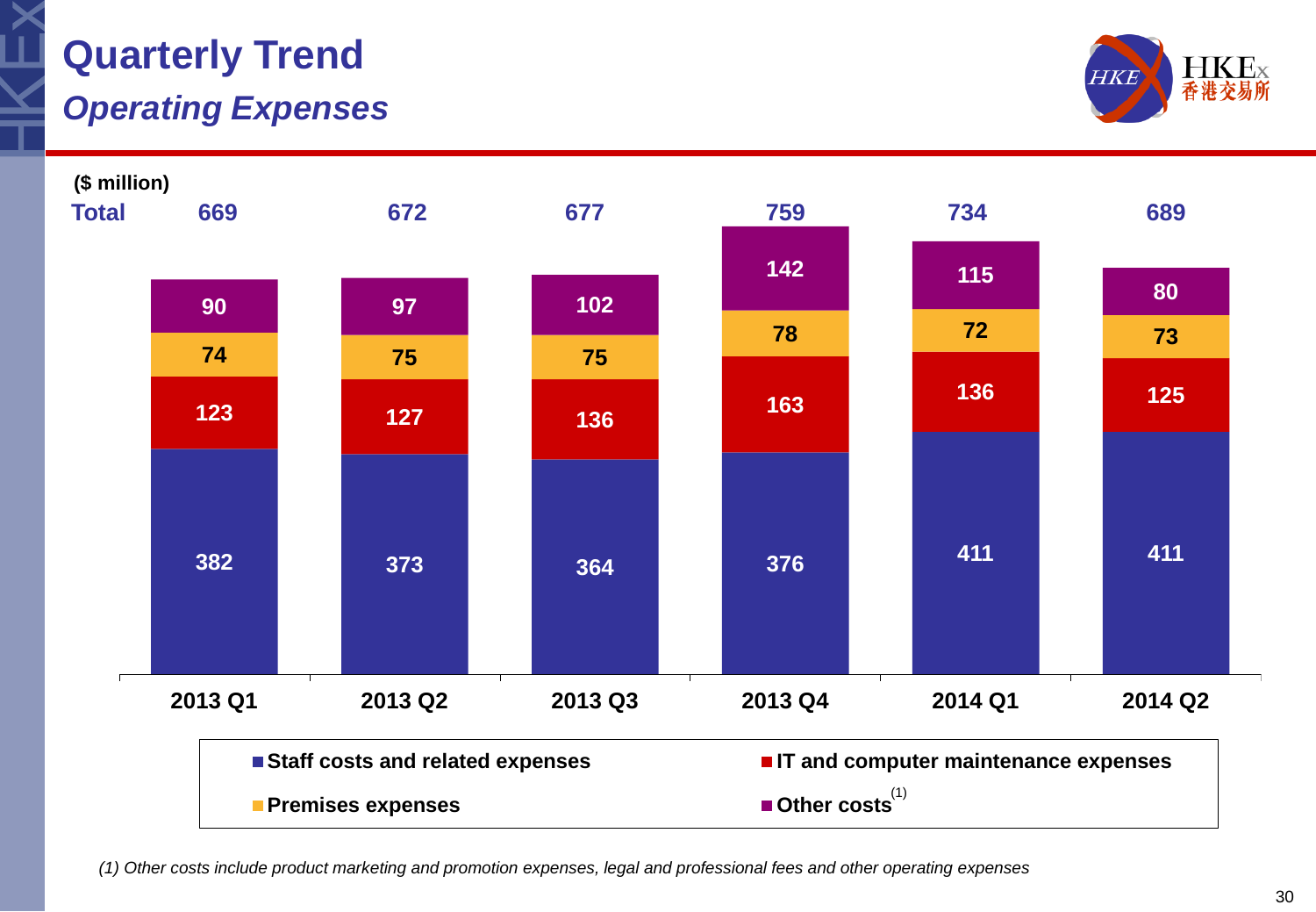## **Performance by Operating Segment: 2014 1H**



| \$ million                       | <b>Cash</b> | <b>Equity &amp;</b><br><b>Financial</b><br><b>Derivatives</b> | <b>Commodities</b> | <b>Clearing</b> | <b>Platform and</b><br><b>Infrastructure</b> | Corporate<br><b>Items</b> | <b>Group</b><br>2014 1H | <b>Group</b><br>2013 1H |
|----------------------------------|-------------|---------------------------------------------------------------|--------------------|-----------------|----------------------------------------------|---------------------------|-------------------------|-------------------------|
| Revenue and other income         | 1,316       | 788                                                           | 645                | 1,586           | 196                                          | 90                        | 4,621                   | 4,440                   |
| % of Group Total                 | 29%         | 17%                                                           | 14%                | 34%             | 4%                                           | 2%                        | 100%                    | 100%                    |
| <b>Operating expenses</b>        | (223)       | (199)                                                         | (328)              | (248)           | (73)                                         | (352)                     | (1, 423)                | (1, 341)                |
| <b>EBITDA</b>                    | 1,093       | 589                                                           | 317                | 1,338           | 123                                          | (262)                     | 3,198                   | 3,099                   |
| % of Group Total (1)             | 34%         | 18%                                                           | 10%                | 42%             | 4%                                           | (8%)                      | 100%                    | 100%                    |
| <b>EBITDA</b> margin             | 83%         | 75%                                                           | 49%                | 84%             | 63%                                          | (291%)                    | 69%                     | 70%                     |
|                                  |             |                                                               |                    |                 |                                              |                           |                         |                         |
| Depreciation and amortisation    | (42)        | (31)                                                          | (171)              | (41)            | (24)                                         | (15)                      | (324)                   | (233)                   |
| Finance costs                    | ۰           |                                                               |                    |                 | $\overline{\phantom{a}}$                     | (98)                      | (98)                    | (92)                    |
| Share of loss of a joint venture | ٠           | (5)                                                           | $\blacksquare$     | ۰               | $\overline{\phantom{a}}$                     | ۰                         | (5)                     | (4)                     |
| <b>Profit before taxation</b>    | 1,051       | 553                                                           | 146                | 1,297           | 99                                           | (375)                     | 2,771                   | 2,770                   |

*LME's results are included under 'Commodities', 'Clearing' and 'Corporate Items'*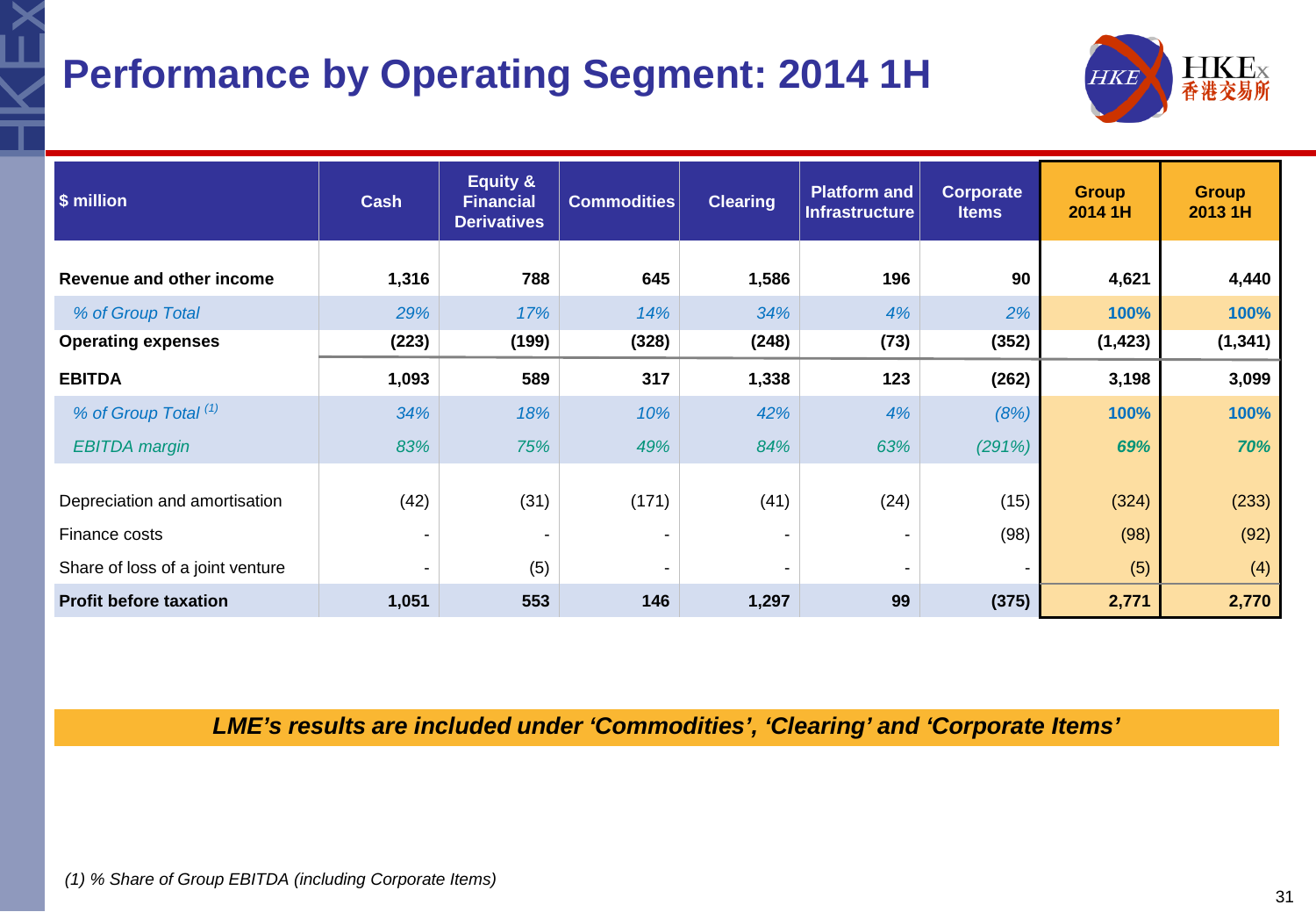## **Financial Highlights – Income Statement**



| (\$ million, unless stated otherwise)           | 2014 1H        | % of revenue & other<br>income | 2013 1H                  | % of revenue & other<br>income | Y-o-Y change |
|-------------------------------------------------|----------------|--------------------------------|--------------------------|--------------------------------|--------------|
| <b>Results</b>                                  |                |                                |                          |                                |              |
| Revenue and other income                        | 4,621          | 100%                           | 4,440                    | 100%                           | 4%           |
| Operating expenses                              | (1, 423)       | (31%)                          | (1, 341)                 | (30%)                          | 6%           |
| <b>EBITDA</b>                                   | 3,198          | 69%                            | 3,099                    | 70%                            | 3%           |
| Depreciation and amortisation                   | (324)          | (7%)                           | (233)                    | (5%)                           | 39%          |
| <b>Operating profit</b>                         | 2,874          | 62%                            | 2,866                    | 65%                            | 0%           |
| Finance costs and share of loss a joint venture | (103)          | (2%)                           | (96)                     | (3%)                           | 7%           |
| <b>Profit before taxation</b>                   | 2,771          | 60%                            | 2,770                    | 62%                            | 0%           |
| Taxation                                        | (417)          | (9%)                           | (442)                    | (10%)                          | (6%)         |
| Non-controlling interests                       | 13             | 0%                             | $\overline{\phantom{a}}$ |                                | N/A          |
| <b>Profit attributable to shareholders</b>      | 2,367          | 51%                            | 2,328                    | 52%                            | 2%           |
| Basic earnings per share                        | \$2.04         |                                | \$2.03                   |                                | 0%           |
| Diluted earnings per share                      | \$2.04         |                                | \$2.02                   |                                | 1%           |
| Average daily turnover on the Stock Exchange    | \$62.9 billion |                                | \$68.3 billion           |                                | (8%)         |
| <b>Capex</b>                                    | 231            |                                | 277                      |                                | (17%)        |